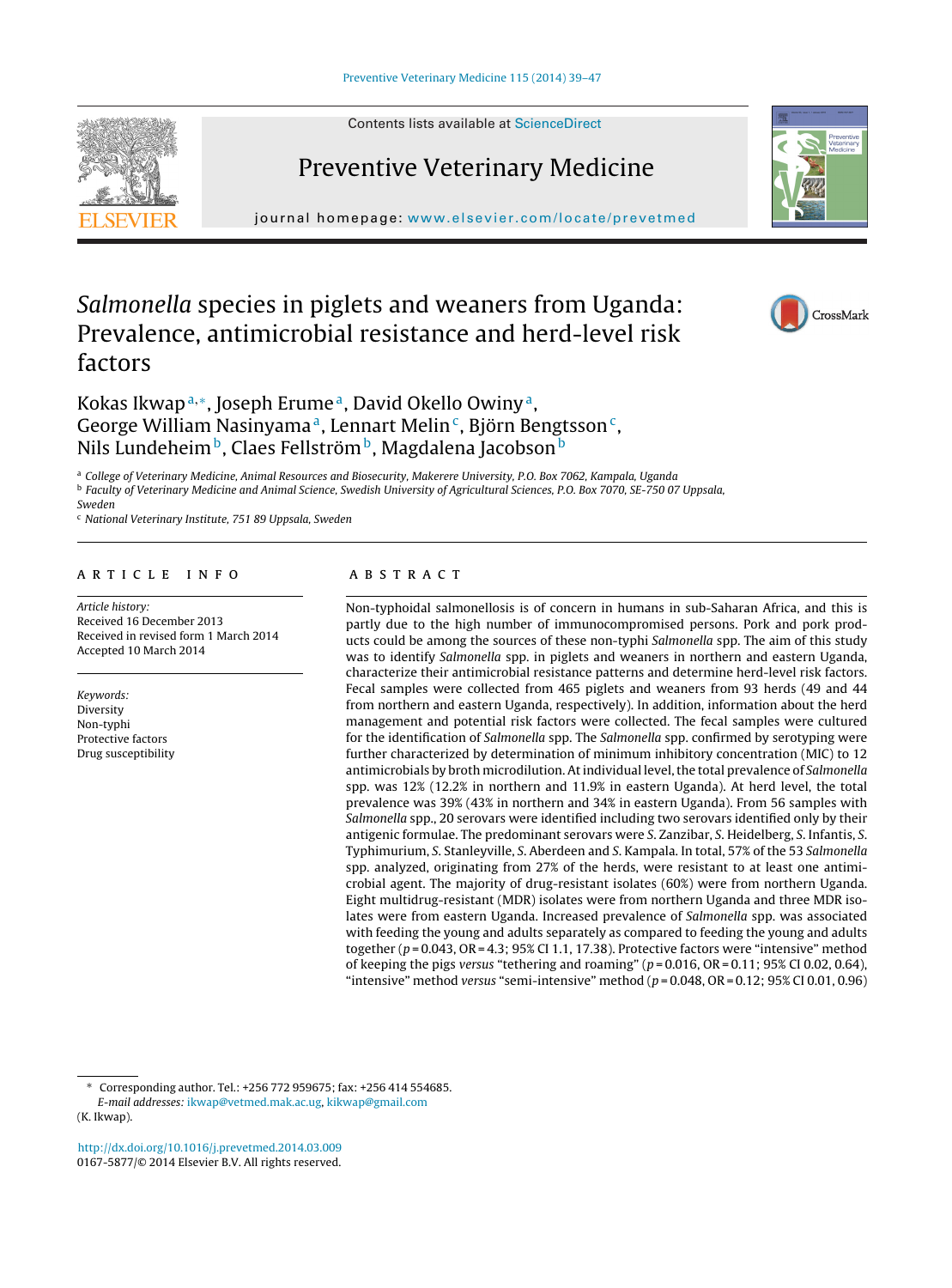and cleaning feeders after every two days versus daily ( $p = 0.017$ , OR = 0.18; 95% CI 0.05, 0.72). This study has revealed a high prevalence of infection of piglets and weaners with diverse non-typhi Salmonella serovars and highlights the potential role of pork and pork products as sources of these organisms for humans. In addition, this study has identified protective factors that could be promoted to control Salmonella spp. and in antimicrobial resistance reduction programs in rural pigs from Uganda.

© 2014 Elsevier B.V. All rights reserved.

#### **1. Introduction**

The greatest risk of Salmonella infections is their zoonotic nature ([Wegener](#page-8-0) [and](#page-8-0) [Baggesen,](#page-8-0) [1996;](#page-8-0) [Bonalli](#page-8-0) et [al.,](#page-8-0) [2012\).](#page-8-0) All non-typhi Salmonella spp. (over 2500 serovars) are considered as human pathogens ([WHO,](#page-8-0) [2005\).](#page-8-0) Non-typhoidal salmonellosis (NTS) is one of the most common food-borne zoonoses in the world [\(Gomez](#page-7-0) et [al.,](#page-7-0) [1997\).](#page-7-0) The NTS is more common among children, the elderly and the immunocompromised persons ([Shaw](#page-8-0) et [al.,](#page-8-0) [2008\).](https://www.researchgate.net/publication/267531037_Etiology_of_Community-Acquired_Bloodstream_Infections_in_Africa?el=1_x_8&enrichId=rgreq-1cdc88e1-2faf-41cb-b975-d13c6c1af4f1&enrichSource=Y292ZXJQYWdlOzI2NDE1NjgyMDtBUzoyMzg4MDE3NjczNjY2NThAMTQzMzk0NjE4NjcwNg==) In Uganda, with the advent of the Human Immune Deficiency Virus (HIV) infections, many people are now highly susceptible to clinical and life-threatening NTS with increased prevalence in persons with very low CD4<sup>+</sup> cell counts [\(Gilks,](https://www.researchgate.net/publication/13456964_Acute_bacterial_infections_and_HIV_disease?el=1_x_8&enrichId=rgreq-1cdc88e1-2faf-41cb-b975-d13c6c1af4f1&enrichSource=Y292ZXJQYWdlOzI2NDE1NjgyMDtBUzoyMzg4MDE3NjczNjY2NThAMTQzMzk0NjE4NjcwNg==) [1998\).](#page-7-0)

In pigs, clinical salmonellosis is considered uncommon [\(Kranker](https://www.researchgate.net/publication/10720782_Longitudinal_Study_of_Salmonella_enterica_Serotype_Typhimurium_Infection_in_Three_Danish_Farrow-to-Finish_Swine_Herds?el=1_x_8&enrichId=rgreq-1cdc88e1-2faf-41cb-b975-d13c6c1af4f1&enrichSource=Y292ZXJQYWdlOzI2NDE1NjgyMDtBUzoyMzg4MDE3NjczNjY2NThAMTQzMzk0NjE4NjcwNg==) et [al.,](#page-7-0) [2003\)](#page-7-0) and only a few serovars namely Salmonella enterica subspecies enterica serovar Cholerasuis (S. Cholerasuis), S. Typhimurium, S. Enteritidis and S. Derby have been implicated in clinical disease ([Fedorka-](#page-7-0)Cray et [al.,](#page-7-0) [2000\).](#page-7-0) In piglets and growing pigs, Salmonella infections may cause enterocolitis, septicemia and death. However, subclinical infections are common ([Lo](#page-7-0) [Fo](#page-7-0) [Wong](#page-7-0) et [al.,](#page-7-0) [2002;Aragaw](#page-7-0) et [al.,](#page-7-0) [2007;Vigo](#page-7-0) et [al.,](#page-7-0) [2009\)](#page-7-0) and therefore, pork and pork products are considered to be among the major sources of NTS for humans world over ([EFSA,](#page-7-0) [2008\).](#page-7-0)

Invasive NTS in humans is treated by the use of antimicrobials. In Uganda, the most commonly used drugs are chloramphenicol, ciprofloxacin and nalidixic acid [\(Kalule](#page-7-0) et [al.,](#page-7-0) [2012\).](#page-7-0) Lately, cases of drug-resistant non-typhi Salmonella spp. have been reported in a number of countries in Africa [\(Kariuki](https://www.researchgate.net/publication/7193786_Invasive_multidrug-resistant_non-typhoidal_Salmonella_infections_in_Africa_Zoonotic_or_anthroponotic_transmission?el=1_x_8&enrichId=rgreq-1cdc88e1-2faf-41cb-b975-d13c6c1af4f1&enrichSource=Y292ZXJQYWdlOzI2NDE1NjgyMDtBUzoyMzg4MDE3NjczNjY2NThAMTQzMzk0NjE4NjcwNg==) et [al.,](#page-7-0) [2006\).](#page-7-0) With increasing and rampant use and misuse of antibiotics in developing countries ([Sirinavin](#page-8-0) [and](#page-8-0) [Dowell,](#page-8-0) [2004;](#page-8-0) [Byarugaba,](https://www.researchgate.net/publication/8422477_Antimicrobial_Resistance_in_Developing_Countries_and_Responsible_Risk_Factors?el=1_x_8&enrichId=rgreq-1cdc88e1-2faf-41cb-b975-d13c6c1af4f1&enrichSource=Y292ZXJQYWdlOzI2NDE1NjgyMDtBUzoyMzg4MDE3NjczNjY2NThAMTQzMzk0NjE4NjcwNg==) [2004\),](#page-8-0) this situation is bound to worsen. One of the possible ways to ameliorate this situation is to prevent contamination of pork and pork products through control of Salmonella infections right from the farm level to fork by identifying possible risk factors. However, no studies have been done to identify possible risk factors for Salmonella infections in Ugandan village pigs, which may be targeted in a control program to reduce the prevalence of infection and antimicrobial resistance. The aim of this study was to (1) determine the prevalence and identify serovars of Salmonella spp. in piglets and weaners from two districts in northern and eastern Uganda, (2) determine the prevalence of Salmonella spp. at herd level from two districts in northern and eastern Uganda, (3) characterize antimicrobial resistance of the isolated Salmonella spp. and (4) establish any epidemiological association between management practices and the herd Salmonella status.

## **2. Materials and methods**

#### 2.1. Study area and design

This study was carried out during 2011 and 2012 in Gulu and Soroti districts, located in northern and eastern Uganda, respectively. The location of Gulu district is between longitude 30°21′ east to longitude 32° east and latitude 2◦ north to latitude 4◦ north. The location of Soroti district is between longitude  $30°01'$  east and longitude 34°18' east and latitude 1°33' north and latitude 2°23' north. These two districts were purposively selected because oftheir large pig populations as compared with the neighboring districts. The study households selected were keeping pigs including piglets and/or recently weaned pigs, i.e. at most 2 weeks after weaning. Data were collected from 6 sub-counties and Gulu municipality in Gulu district, and 4 sub-counties and Soroti municipality in Soroti district. The study involved collection of fecal samples for bacteriological analysis and administration of a questionnaire to collect data on the pig management practices and health to identify potential risk factors. The questionnaire also captured information on the demographics of the household heads.

## 2.2. Identification of households and administration of the questionnaire

There was a lack of information on the households keeping pigs with piglets or weaners and therefore, households were identified by the snowballing method to redundancy [\(Kagira](https://www.researchgate.net/publication/41507368_Seroprevalence_of_Cysticercus_cellulosae_and_associated_risk_factors_in_free-range_pigs_in_Kenya?el=1_x_8&enrichId=rgreq-1cdc88e1-2faf-41cb-b975-d13c6c1af4f1&enrichSource=Y292ZXJQYWdlOzI2NDE1NjgyMDtBUzoyMzg4MDE3NjczNjY2NThAMTQzMzk0NjE4NjcwNg==) et [al.,](#page-7-0) [2010;](#page-7-0) [Pondja](#page-7-0) et [al.,](#page-7-0) [2010\).](#page-7-0) Briefly, the first household was identified with the help of the district animal husbandry officers and the local area council chairpersons. The research team visited the first household to fill in the questionnaire that contained questions on the demographics of the household head and pig ownership, management, health and marketing. With the help of the previous pig farmers, the subsequent households were then identified and questionnaires were filled in. With permission from the household heads, the questionnaires were filled in by personal interviews to household members who commonly took care of the pigs. The questionnaire was written in English and the questions and answers were at each visit communicated between the research team and the persons from the local communities in the local languages. The local languages used in this study were Luo in northern Uganda and Ateso and Kumam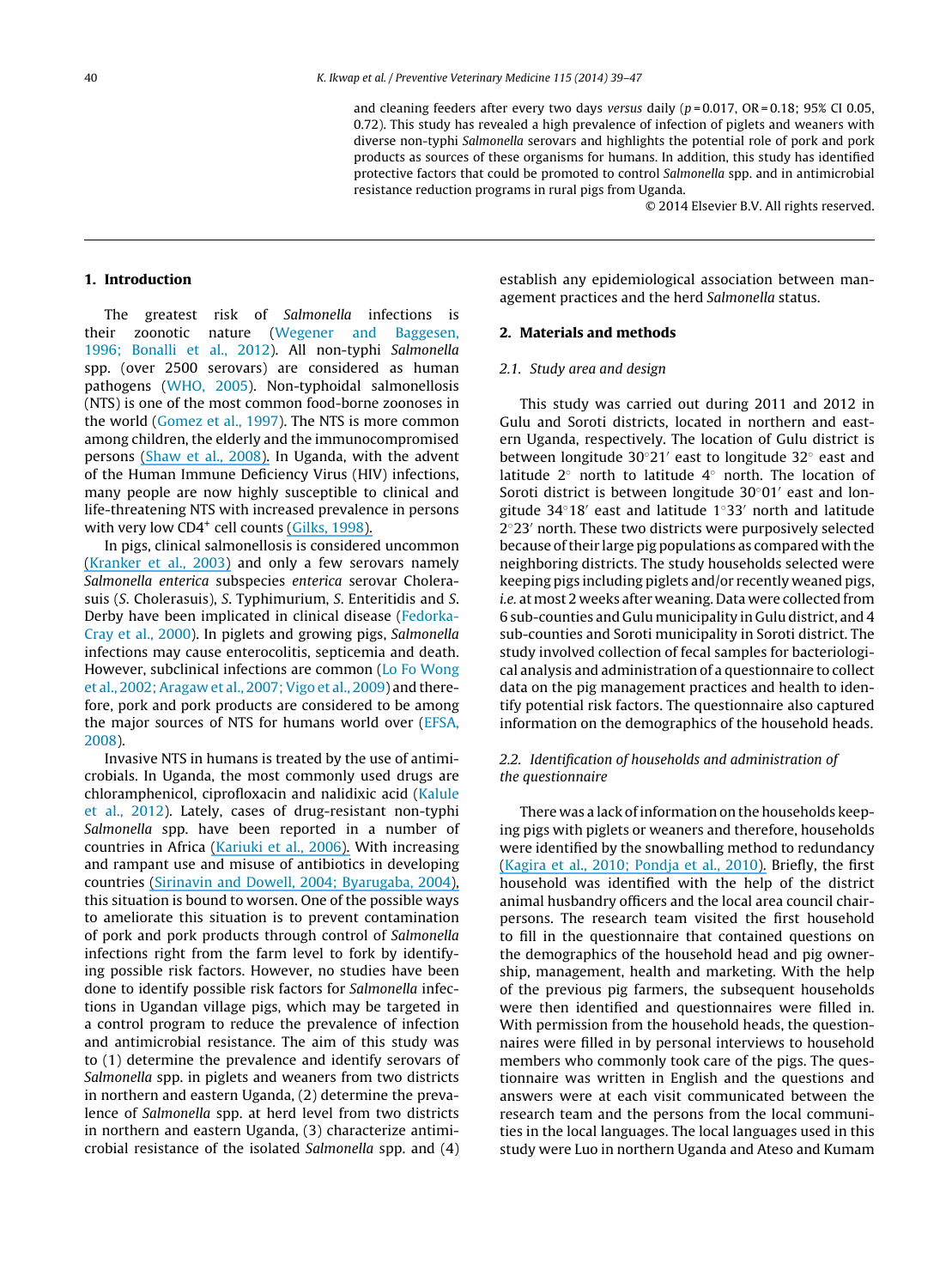in eastern Uganda. Before data collection, the questionnaire was pretested by selected veterinary officials and pig farmers in the study area and thereafter reviewed by the research team.

#### 2.3. Definition of methods of management

In this study, a pig herd was considered "roaming" when the pigs of all ages were let loose and allowed to move freely from place to place. The pigs were considered "tethered" when the adults and weaners were tied with ropes to pegs but the piglets were let loose. The pigs were considered to be under an "intensive" system of management when they were housed and therefore, prevented from escaping to the outside. Lastly, the pigs were considered to be under "semi-intensive" system when they were housed, but also allowed to move within an enclosed space without a roof. However, during the administration of the questionnaire, it was found that the two categories, "tethering" and "roaming" were not possible to conclusively separate and therefore, these two were merged into one category called "tethering and roaming" in the analysis.

#### 2.4. Collection of fecal samples

Fecal samples were collected from all piglets or weaners when the litter size at the time of sampling was 1–5 piglets or weaners. If the litter size exceeded 5 piglets or weaners, fecal samples were collected from 5 piglets or weaners per sow selected at random. In a litter with diarrhea and having more than 5 piglets or weaners, fecal samples were collected from all diarrheic piglets or weaners and from 5 non-diarrheic piglets or weaners selected at random. Therefore, each sampled pig was scored as being diarrheic or not. Individual fecal samples were collected from the rectum using sterile swabs (Heinz Herenz, Hamburg, Germany) and immediately placed into 5 mL of sterile and chilled Stuart transport medium (Oxoid, Basingstoke, England)in bijour bottles. The fecal samples were then transported on ice in a cool box to the laboratory at the College of Veterinary Medicine, Animal Resources and Biosecurity, Makerere University, within 24 h of sampling for bacteriological culture and isolation.

#### 2.5. Bacteriological culture, isolation and confirmation

The bacteriological cultivation was performed in accordance with standard procedures [\(ISO,](#page-7-0) [2002\).](#page-7-0) Briefly, each fecal swab was separately cultured in 9 mL of preenrichment medium (2% w/v buffered peptone water, Mast group Ltd, Merseyside, UK) at 37 ◦C for 18 h. Thereafter, 0.1 mL of the turbid pre-enrichment medium was transferred to 9.9 mL of Rapparport Vassiliadis (RV) enrichment broth (Oxoid, Basingstoke, England) for enrichment at  $42^{\circ}$ C for 24 h. Subsequently 0.1 mL of the turbid RV broth were inoculated onto Xylose Lysine Desoxycholate (XLD) agar (Mast group Ltd, Merseyside, UK) and incubated at 37 ◦C for 24 h. Three black colonies/isolates with a red periphery typical for Salmonella spp. were subcultured and biotyped using triple sugar iron agar (Mast group Ltd, Merseyside, UK) for sugar fermentation and  $H_2S$  production, tryptophan broth (Sigma, USA) for indole production and urea agar (Mast group Ltd, Merseyside, UK) for urease production. Suspected Salmonella colonies (glucose fermenter, non-lactose fermenter, H<sub>2</sub>S producer, indole and urease negative) were further biotyped using API® 20E kit (Biomerieux, France) following the manufacturer's instructions. The Salmonella spp. biochemically confirmed were then serotyped (one isolate per sample) at the Swedish Salmonella Reference Laboratory, National Veterinary Institute (NVI) according to the Kauffmann–White scheme [\(Grimont](#page-7-0) [and](#page-7-0) [Weill,](#page-7-0) [2007\).](#page-7-0)

A pig herd was considered Salmonella-positive when at least one fecal sample from the litter (s) tested positive for Salmonella spp.

#### 2.6. Analysis for antimicrobial susceptibility

The Salmonella isolates serotyped were tested for antimicrobial susceptibility. This was done by determination of minimum inhibitory concentration (MIC) of 12 antimicrobials (ampicillin, ciprofloxacin, nalidixic acid, gentamicin, tetracycline, sulfamethoxazole, trimethoprim, chloramphenicol, kanamycin, streptomycin, cefotaxime and ceftazidime) by broth microdilution according to the protocol from Clinical and Laboratory Standards Institute [\(CLSI,](#page-7-0) [2008\)](#page-7-0) using VetMICTM GN-mo (version 4) test kits (NVI, Sweden). The MIC analysis was performed at Makerere University in accordance with the instructions from the manufacturer (NVI). Escherichia coli ATCC® 25922TM (USA) was used as quality control strain. The results were interpreted following the guidelines provided by [CLSI](#page-7-0) [\(2012\)](#page-7-0) and [NARMS](#page-7-0) [\(2010\).](#page-7-0)

#### 2.7. Data analysis for risk factors

Data from the questionnaires and bacteriological analysis were first coded and entered into SPSS version 17 (SPSS Inc., Chicago, USA). The data were checked for any errors that may have occurred during entry. Errors were corrected by re-checking against the original questionnaires and laboratory result sheets. The data were imported into the SAS program 9.3 (SAS Institute, USA), described using summary statistics and analyzed using Chi-square, Fisher's exact test and logistic regression.

In the statistical analyses, the status of the herd was the dependent variable. All independent variables were cross-tabulated against the herd-level outcome (Salmonella spp. isolated or not) at univariable analysis using Chisquare or Fisher's exact test when the requirements for Chi-square test were not met.All variables with a p-value of  $\leq$ 0.25 from univariable analyses and having  $\geq$ 5 counts in each cell were offered as candidate variables to the multivariable analysis for model fitting. Collinearity among variables was evaluated by cross-tabulation of candidate variables using Fisher's exact test. Two variables were considered collinear when cross-tabulated, a p-value of  $\leq 0.05$ was obtained. Selection among the collinear variables for multivariable analysis was based on biological plausibility. Logistic regression was performed using SAS GLIMMIX procedure. From the selected variables, three models were fitted to the data using the logit function and the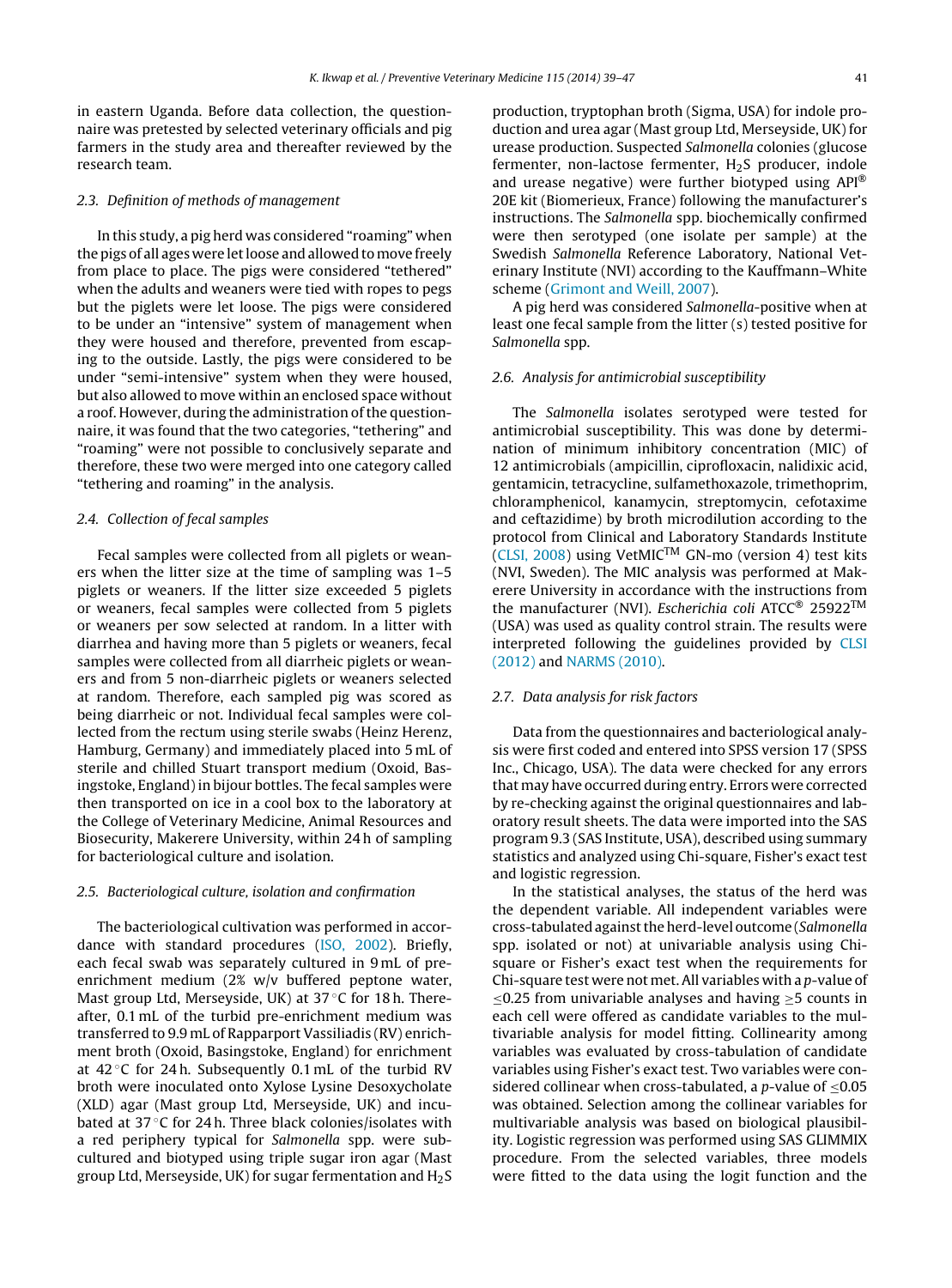parameters estimated by maximum likelihood. The fitness of the models was assessed using Akaike Information Criterion (AIC) and the ratio of Pearson Chi-square (deviance) to the degrees of freedom (DF). Only the best fitted model was reported and taken to be significant if the p-value was ≤0.05.

## **3. Results**

## 3.1. Number of samples collected and prevalence of Salmonella infection

A total of 93 households were visited (49 from Gulu and 44 fromSoroti districts), and overall, 465 fecal samples (271 and 194 from Gulu and Soroti districts, respectively) were collected and analyzed. Overall, the number of samples collected per household ranged from 1 to 12 with a mode and average of 5 and varied depending on the size of the litter, number of the litters and diarrhea in the litter. Of the 465 samples, 32 were from diarrheic piglets and weaners.

At individual pig level, the prevalence of Salmonella spp. was 12.2% ( $n = 271$ ) in Gulu and 11.9% ( $n = 194$ ) in Soroti with a total prevalence of  $12\%$  ( $n = 465$ ). At the herd level, the prevalence of Salmonella spp. was  $43\%$  ( $n = 49$ ) in Gulu and 34% ( $n = 44$ ) in Soroti with a total herd prevalence of 39% ( $n = 93$ ). Eighty-four percent (84%,  $n = 56$ ) of the pigs that tested positive for Salmonella spp. were non-diarrheic. However using Fisher's exact test, there was a significant association between being Salmonella culture positive and having diarrhea ( $p = 0.008$ ).

#### 3.2. Salmonella serovars isolated

In total 56 Salmonella spp. were isolated from 56 piglets and weaners and following analysis, 20 different serovars were identified. Of all the 36 herds that tested positive for Salmonella spp., multiple serovars were isolated from 4 (11%) of the herds. Table 1 shows the 7 predominant serovars identified in this study and their distribution by district. The other 13 serovars identified included S. Kenya,

#### **Table 1**

Distribution of the 7 predominant Salmonella serovars, in the two major pig producing districts of Gulu and Soroti in northern and eastern Uganda, respectively.

| Salmonella serovar<br>isolated | No. of samples<br>from Gulu | No. of samples<br>from Soroti |
|--------------------------------|-----------------------------|-------------------------------|
| S. Zanzibar                    | 3                           | 6                             |
| S. Heidelberg                  | 3                           |                               |
| S. Infantis                    | З                           | 3                             |
| S. Typhimurium                 | 5                           |                               |
| S. Kampala                     |                             |                               |
| S. Stanleyville                | 5                           |                               |
| S. Aberdeen                    |                             |                               |

S. Virchow, S. Lodz, S. Leatherhead, S. Bolton, S. Bukavu, S. Loenga, S. Bofflens, S. Oslo, S. Loeben, S. Kingabwa, S. enterica subspecies enterica (I) Antigens = 4, 5:a:– and S. enterica subspecies enterica (I) Antigens = 4, 27:–:z6.

#### 3.3. Antimicrobial susceptibility of Salmonella spp.

Only 53 of the 56 Salmonella isolates were available for susceptibility testing. The susceptibility of these isolates to 12 antimicrobials tested is shown in Table 2. Out of the 53 isolates, 19 (36%) were resistant to one of the drugs, 8 isolates (15%) were resistant to two of the drugs and 3 isolates (5.7%) were resistant to at least 3 and at most 5 of the drugs [\(Table](#page-4-0) 3). Of the 30 isolates resistant to at least one drug, the majority (60%) were from Gulu, northern Uganda. Overall, the majority (23/30) were resistant to sulfamethoxazole, 8 isolates to streptomycin, 7 isolates to trimethoprim, 3 isolates to chloramphenicol, 2 isolates to ampicillin, 2 isolates to tetracycline and 1 isolate to kanamycin. None of the isolates was resistant to cefotaxime, ceftazidime, gentamicin, ciprofloxacin or nalidixic acid (Tables 2 and 3).

Multidrug resistance (MDR), defined as resistance to or ability of the bacterium to grow in the presence of two or more antimicrobials that would normally kill it or limit its growth ([Brichta-Harhay](#page-7-0) et [al.,](#page-7-0) [2011\),](#page-7-0) was recorded in isolates from 7 serovars [\(Table](#page-4-0) 3). Seven of these MDR isolates were from "tethering and roaming" and 4 MDR isolates

**Table 2**

Antimicrobial susceptibility pattern of 53 Salmonella isolates categorized as "susceptible", "intermediate" and "resistant" to 12 antimicrobials used against a variety of infections in humans.

| Drug             | No. of susceptible<br>isolates (MIC value) $\epsilon$ | No. of intermediate<br>isolates (MIC value) $\epsilon$ | No. of resistant isolates<br>(MIC value) <sup>c</sup> |
|------------------|-------------------------------------------------------|--------------------------------------------------------|-------------------------------------------------------|
| Ampicillin       | 48 $(< 8)$                                            | 3(16)                                                  | 2(232)                                                |
| Cefotaxime       | 53 $( \le 1 )$                                        | 0(2)                                                   | 0(>4)                                                 |
| Ceftazidime      | 53 $(< 4)$                                            | 0(8)                                                   | $0( \ge 16)$                                          |
| Gentamicin       | 53 $(< 4)$                                            | 0(8)                                                   | $0( \geq 16)$                                         |
| Kanamycin        | 52 ( $\leq$ 16)                                       | 0(32)                                                  | $1( \geq 64)$                                         |
| Tetracycline     | $51 (-4)$                                             | 0(8)                                                   | 2(>16)                                                |
| Ciprofloxacin    | 53 $( \le 1 )$                                        | 0(2)                                                   | 0(>4)                                                 |
| Nalidixic acid   | $53 (-16)$                                            | a                                                      | $0( \geq 32)$                                         |
| Sulfamethoxazole | $30 \, (\leq 256)$                                    | a                                                      | $23 (=512)$                                           |
| Trimethoprim     | 46 $( \leq 8)$                                        | a                                                      | $7( \geq 16)$                                         |
| Chloramphenicol  | 50 $( \le 8)$                                         | 0(16)                                                  | $3(>=32)$                                             |
| Streptomycin     | 45 ( $\leq$ 32) <sup>b</sup>                          | $\mathbf{a}$                                           | 8 $( \geq 64)^b$                                      |
|                  |                                                       |                                                        |                                                       |

No MIC interpretive standard values ([CLSI,](#page-7-0) [2012;](#page-7-0) [NARMS,](#page-7-0) [2010\).](#page-7-0)

**b** The MIC interpretive standard values [\(NARMS,](#page-7-0) [2010\).](#page-7-0)

<sup>c</sup> In brackets- MIC interpretive standard values in  $\mu$ g/mL ([CLSI,](#page-7-0) [2012;](#page-7-0) [NARMS,](#page-7-0) [2010\).](#page-7-0)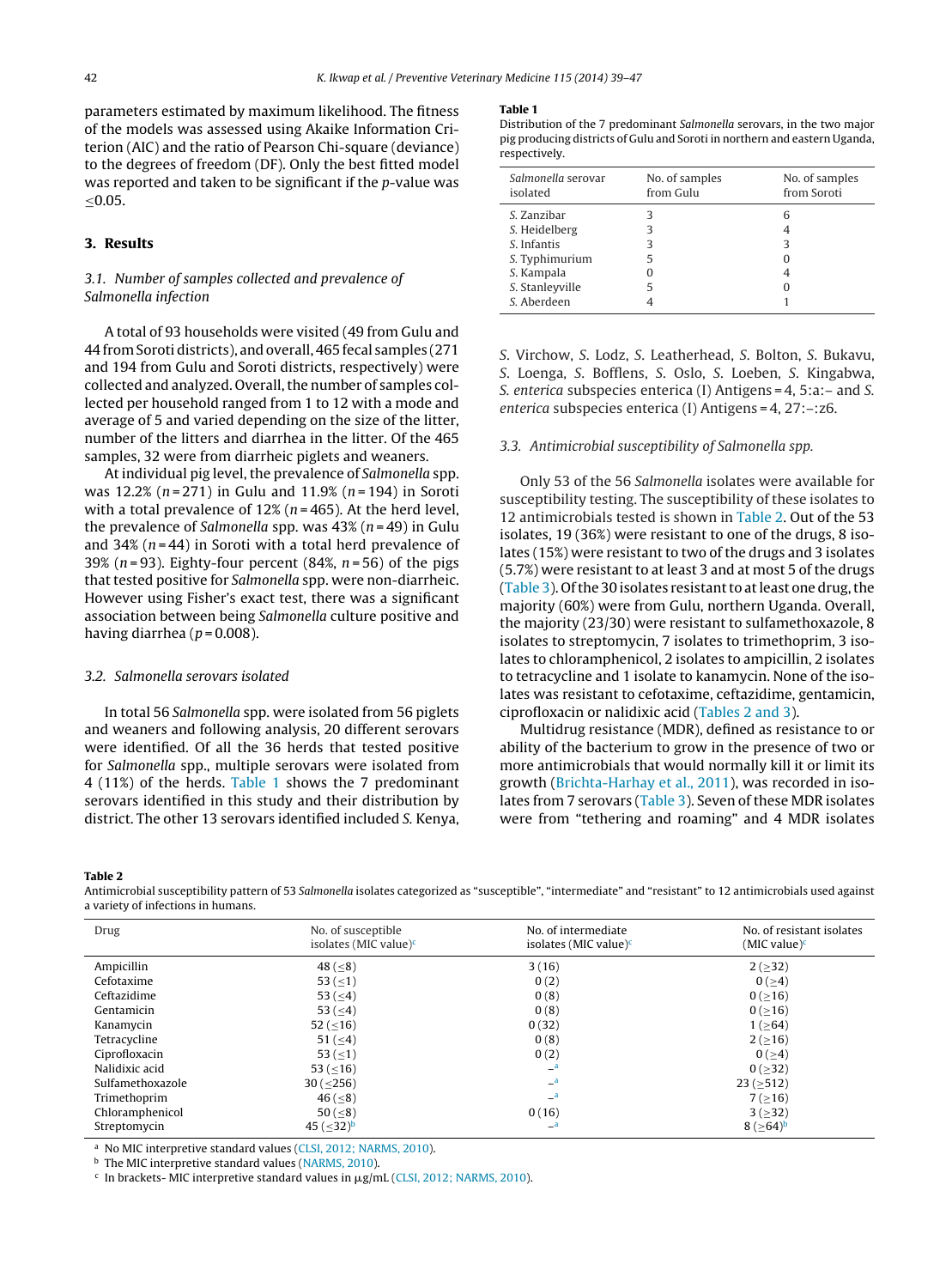#### <span id="page-4-0"></span>**Table 3**

Distribution by district of the Salmonella spp. resistant to at least two of the 12 antimicrobials used against a variety of infections in humans.

| Name of isolate             | Drugs resistant to | No. of isolates | <b>District</b> |
|-----------------------------|--------------------|-----------------|-----------------|
| S. Stanleyvilleb,c          | Su, Cm, Tc         |                 | Gulu            |
| S. Heidelbergab             | Su, Tm             |                 | Gulu            |
| S. Infantis                 | Su. Tm             | 2               | Gulu            |
| S. Aberdeen                 | Su, Tm, Sm         |                 | Gulu            |
| S. Zanzibar                 | Su, Tm             |                 | Gulu            |
| S. Zanzibar                 | Su, Am             |                 | Soroti          |
| S. Typhimurium <sup>a</sup> | Su, Tm             |                 | Gulu            |
| S. Typhimurium <sup>a</sup> | Su, Tm, Am, Tc, Sm |                 | Gulu            |
| S. Heidelberg               | Su, Sm             |                 | Soroti          |
| S. Leatherhead <sup>c</sup> | Su, Sm             |                 | Soroti          |

Su – Sulfamethoxazole, Tm – Trimethoprim, Am – Ampicillin, Cm – Chloramphenicol, Tc – Tetracycline, Sm – Streptomycin.

a or <sup>b</sup> Salmonella isolates that originated from piglets in the same herd.

 $c$  Salmonella isolates that originated from diarrheic piglets or weaners.

were from "semi-intensive" system. Similarly, 15 non-MDR isolates were from "tethering and roaming", 3 non-MDR isolates were from "semi-intensive" and 1 isolate was from "intensive" system of management.

## 3.4. Herd-level risk factors for Salmonella infection in piglets and weaners

Data from the two districts were combined for the analysis of risk factors since the management of the pig herds was similar in the two districts. From the univariable analysis, 11 variables with  $p \le 0.25$  were identified as possible risk factors. However, many of the variables were collinear [\(Table](#page-5-0) 4) and only 4 of them were included in the best fitted model (multivariable analysis).

The best fitted multivariable model with the lowest AIC value (120.01), deviance/DF value = 1.02 and judged as significant ( $p = 0.011$ , [Table](#page-5-0) 5) included the following variables: feeding the adults and the piglets together or not, management method, diarrhea seen or not seen in some of the piglets/weaners in a herd during sampling and the intensity of cleaning of the feeders. Apart from diarrhea seen or not, the other 3 variables had  $p$ -values <0.05, as assessed using the Type III sums of squares test and therefore, considered significantly associated with Salmonella status.

From the goodness of fit statistics, clustering due to over-dispersion was not considered as a problem even if more than one sample was tested in each herd, since the deviance/DF value was close to 1. Therefore, the model fitted well to the data. This model identified feeding the adults and the piglets separately versus feeding together  $(p=0.043,$  Odds Ratio  $(OR)=4.3$ ; 95% Confidence Interval (CI) 1.1, 17.4) as a risk factor for increased prevalence of Salmonella spp. However, a number of protective factors were identified and included "intensive" method of rearing versus "tethering and roaming" ( $p = 0.016$ , OR = 0.11; 95% CI 0.02, 0.64), "intensive" method versus "semi-intensive"  $(p = 0.048, \text{OR} = 0.12; 95\% \text{ CI } 0.01, 0.96)$  and cleaning feeders after every two days versus daily ( $p = 0.017$ , OR = 0.18; 95% CI 0.05, 0.72).

## **4. Discussion**

This study has revealed valuable information on the occurrence of Salmonella infections in village pigs in Uganda. The Salmonella fecal prevalence of 12% found in this study is comparable to the 8.6% prevalence reported from slaughter pigs in Kenya [\(Kikuvi](#page-7-0) et [al.,](#page-7-0) [2010\),](#page-7-0) but lower than the 21.8% prevalence in slaughter pigs from Ethiopia [\(Molla](https://www.researchgate.net/publication/7314627_Multidrug_Resistance_and_Distribution_of_Salmonella_Serovars_in_Slaughtered_Pigs?el=1_x_8&enrichId=rgreq-1cdc88e1-2faf-41cb-b975-d13c6c1af4f1&enrichSource=Y292ZXJQYWdlOzI2NDE1NjgyMDtBUzoyMzg4MDE3NjczNjY2NThAMTQzMzk0NjE4NjcwNg==) et [al.,](#page-7-0) [2006\).](#page-7-0) It is possible, that these results could have been affected by the methods employed in the selection of the herds, but we believe that by sampling to redundancy, it did not have a large impact. Interestingly, unlike in the previous studies in Kenya and Ethiopia ([Molla](#page-7-0) et [al.,](#page-7-0) 2006; Kikuvi et al., [2010\),](#page-7-0) the current study has shown a high diversity of Salmonella serovars (20 serovars, from 56 isolates). The reasons for this may be difficult to analyze, given the limited information on Salmonella spp. in animals from Uganda. However, this high diversity may suggest a complex flow of Salmonella spp. in the study area. This may include the transmission between domestic and wild animals, and humans. The average sample size per litter in this study was considered high taken into consideration the average litter size of 8 piglets or 5 weaners recorded in the households visited. In addition, the average sample size was also higher than the number of samples (3 piglets) used in another study [\(Funk](#page-7-0) et [al.,](#page-7-0) [2001\).](https://www.researchgate.net/publication/11822023_Longitudinal_study_of_Salmonella_enterica_in_growing_pigs_reared_in_multiple-site_pig_production_systems?el=1_x_8&enrichId=rgreq-1cdc88e1-2faf-41cb-b975-d13c6c1af4f1&enrichSource=Y292ZXJQYWdlOzI2NDE1NjgyMDtBUzoyMzg4MDE3NjczNjY2NThAMTQzMzk0NjE4NjcwNg==) This was to increase the sensitivity for isolating Salmonella spp. in a herd since fecal swab samples used in this study have previously been reported to have low relative sensitivity [\(Funk](#page-7-0) et [al.,](#page-7-0) [2000\).](https://www.researchgate.net/publication/12303218_The_Effect_of_Fecal_Sample_Weight_on_Detection_of_Salmonella_Enterica_in_Swine_Feces?el=1_x_8&enrichId=rgreq-1cdc88e1-2faf-41cb-b975-d13c6c1af4f1&enrichSource=Y292ZXJQYWdlOzI2NDE1NjgyMDtBUzoyMzg4MDE3NjczNjY2NThAMTQzMzk0NjE4NjcwNg==)

Among the predominant serovars, S. Typhimurium and S. Stanleyville were only isolated from northern Uganda and S. Kampala from eastern Uganda. Although there is no previous information on the distribution of Salmonella serovars in these regions, this result may suggest a difference in predominant serovars in the different regions. Also, the predominant serovars in this study were different from all or some of those reported predominant in pigs from Kenya (S. Saintpaul and S. Heidelberg), Ethiopia (S. Hadar, S. Kentucky, S. Anatum and S. Blockley), South Africa (S. Typhimurium, S. Muenchen, S. Derby and S. Choleraesuis), in Europe (S. Typhimurium and S. Rissen), in the USA (S. Agona, S. Derby, S. Schwarzengrund, S. Typhimurium and S. Senftenberg) and Thailand (S. Rissen, S. Typhimurium, S. Stanley, and S. Weltevreden) [\(Bahnson](#page-7-0) et [al.,](#page-7-0) [2006;](#page-7-0) [Molla](#page-7-0) et [al.,](#page-7-0) [2006;](#page-7-0) [Dorn-In](#page-7-0) et [al.,](#page-7-0) [2009;](#page-7-0) [Kikuvi](#page-7-0) et [al.,](#page-7-0) [2010;](#page-7-0) [Kidanemariam](#page-7-0) et [al.,](#page-7-0) [2010;](#page-7-0) [Vico](#page-7-0) et [al.,](#page-7-0) [2011\).](#page-7-0) Geographical differences in the distribution of the predominant Salmonella serovars have also been reported in other countries [\(Davison](#page-7-0) et [al.,](#page-7-0) [2003\).](#page-7-0) These differences strengthen the argument that there may be regional differences in common reservoirs and/or risk factors of infection. Most of the Salmonella spp. were from non-diarrheic piglets and weaners, an indication that these infections may have been subclinical at the time of sampling.

A majority of the MDR Salmonella spp. were from northern Uganda. Since antimicrobial use is a risk factor for increased drug resistance [\(McGarock,](#page-7-0) [2002;](#page-7-0) [Byarugaba,](#page-7-0) [2004\),](#page-7-0) this result may suggest a high antimicrobial use or misuse in northern as compared to eastern Uganda. The six MDR patterns found in this study were; sulfamethoxazoletrimethoprim or sulfamethoxazole-ampicillin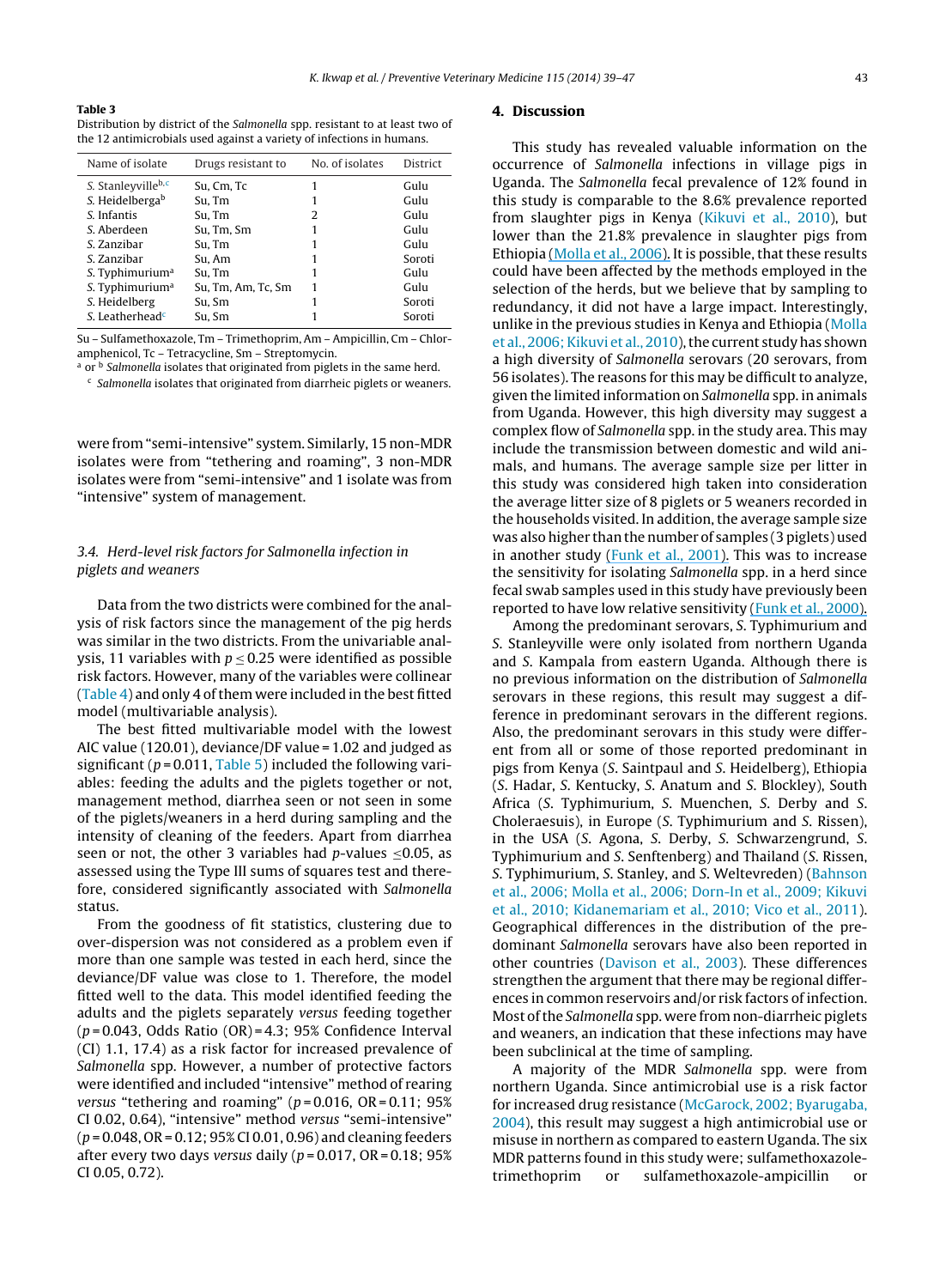#### <span id="page-5-0"></span>**Table 4**

The percentage of the herds that tested positive for Salmonella spp., in relation to the 11 factors having a p-value of <0.25 at univariable analysis using Chi-square test.

| Factor                                                                | Level                                                                                                                                      |                             | Percent Salmonella<br>positive |  |
|-----------------------------------------------------------------------|--------------------------------------------------------------------------------------------------------------------------------------------|-----------------------------|--------------------------------|--|
| Level of education of<br>house hold head <sup>a,c</sup>               | $\leq$ Primary<br>Secondary<br>Tertiary                                                                                                    | 54<br>21<br>18              |                                |  |
| Management method <sup>c</sup>                                        | 67<br>Tethering and roaming<br>Semi-intensive<br>15<br>Intensive<br>11<br>Daily<br>41<br>After every 2 days<br>21<br><2 times a week<br>31 |                             | 43.3<br>45.5<br>13.3           |  |
| Cleaning feeders <sup>c</sup>                                         |                                                                                                                                            |                             | 43.9<br>19<br>45.2             |  |
| Feeding the adults and                                                | Yes                                                                                                                                        | 78                          | 35.9                           |  |
| the piglets together                                                  | No                                                                                                                                         | 15                          | 53.3                           |  |
| Cleaning the pig<br>house <sup>a,c</sup>                              | Daily<br><3 times a week<br>Do not use a house                                                                                             | 11<br>17 <sup>d</sup><br>65 | 27.3<br>23.5<br>44.6           |  |
| Housing                                                               | Yes                                                                                                                                        | 21                          | 19                             |  |
| neonates/piglets <sup>a,b</sup>                                       | No                                                                                                                                         | 59                          | 42.4                           |  |
| Sow emaciated <sup>b</sup>                                            | Yes                                                                                                                                        | 35                          | 28.6                           |  |
|                                                                       | No                                                                                                                                         | 45                          | 42.2                           |  |
| Receive professional                                                  | Yes                                                                                                                                        | 36                          | 30.6                           |  |
| vet care <sup>a</sup>                                                 | N <sub>o</sub>                                                                                                                             | 57                          | 43.9                           |  |
| Treat whenever pigs                                                   | Yes                                                                                                                                        | 37                          | 32.4                           |  |
| are sicka,e                                                           | No                                                                                                                                         | 54                          | 44.4                           |  |
| Type of boar used <sup>a,c</sup>                                      | Own not shared                                                                                                                             | 21                          | 23.8                           |  |
|                                                                       | Own, shared                                                                                                                                | 23                          | 60.9                           |  |
|                                                                       | Others                                                                                                                                     | 49                          | 34.7                           |  |
| Diarrhea observed in<br>some of the piglets or<br>weaners in the herd | Yes<br>No                                                                                                                                  | 20<br>73                    | 50<br>35.6                     |  |

<sup>a</sup> The variable dropped from the best fitted multivariable model due to collinearity with management method, feeding the young and adults together and/or cleaning feeders.

**b** The variable dropped from the best fitted multivariable model due to missing values from herds with only weaners.

<sup>c</sup> The variable collapsed before univariable analysis due to very low response to one level or not possible to conclusively separate the levels.

<sup>d</sup> Two households occasionally housed pigs only at night but tethered most of the time and were categorized under "tethering".

<sup>e</sup> None-response from two households.

sulfamethoxazole-streptomycin or sulfamethoxazoletrimethoprim-ampicillin-tetracycline-streptomycin or sulfamethoxazole-chloramphenicol-tetracycline or sulfamethoxazole-trimethoprim-streptomycin. According to the National Drug Authority (NDA) Uganda (2013), apart from chloramphenicol and sulfamethoxazole, the other drugs (trimethoprim, ampicillin, streptomycin and tetracycline) are also veterinary-licensed drugs and are

#### **Table 5**

The best fitted model for the multivariable analysis of Salmonella spp. in piglets and weaners included 4 variables *i.e.* feeding the adults and the piglets together or not, management method, diarrhea seen or not seen during sampling and the intensity of cleaning the feeders.

| Variable                                                                                                  |                                                           | Estimate                   | S.E.                 | p                       | <b>OR</b>            | 95% CI                                 |
|-----------------------------------------------------------------------------------------------------------|-----------------------------------------------------------|----------------------------|----------------------|-------------------------|----------------------|----------------------------------------|
| Group feeding<br>No                                                                                       | Yes                                                       | 1.46                       | 0.71                 | 0.043                   | 4.31                 | 1.1.17.38                              |
| Diarrhea<br>No                                                                                            | Yes                                                       | $-1.12$                    | 0.59                 | 0.062                   | 0.33                 | 0.1, 1.04                              |
| Management method<br>Intensive<br>Intensive<br>Tethering and roaming                                      | Tethering and roaming<br>Semi-intensive<br>Semi-intensive | $-2.19$<br>$-2.17$<br>0.03 | 0.88<br>1.08<br>0.76 | 0.016<br>0.048<br>0.971 | 0.11<br>0.12<br>1.03 | 0.02, 0.64<br>0.01, 0.96<br>0.23, 4.55 |
| Cleaning feeders<br>$<$ 2 $\times$ week<br>$\langle 2 \times \text{week} \rangle$<br>After every two days | After every two days<br>Daily<br>Daily                    | 1.4<br>$-0.3$<br>$-1.71$   | 0.72<br>0.54<br>0.7  | 0.053<br>0.575<br>0.017 | 4.07<br>0.74<br>0.18 | 1.00, 16.54<br>0.26.2.13<br>0.05, 0.72 |

Fit statistics: deviance/DF =  $1.02$ ; model:  $p = 0.011$ .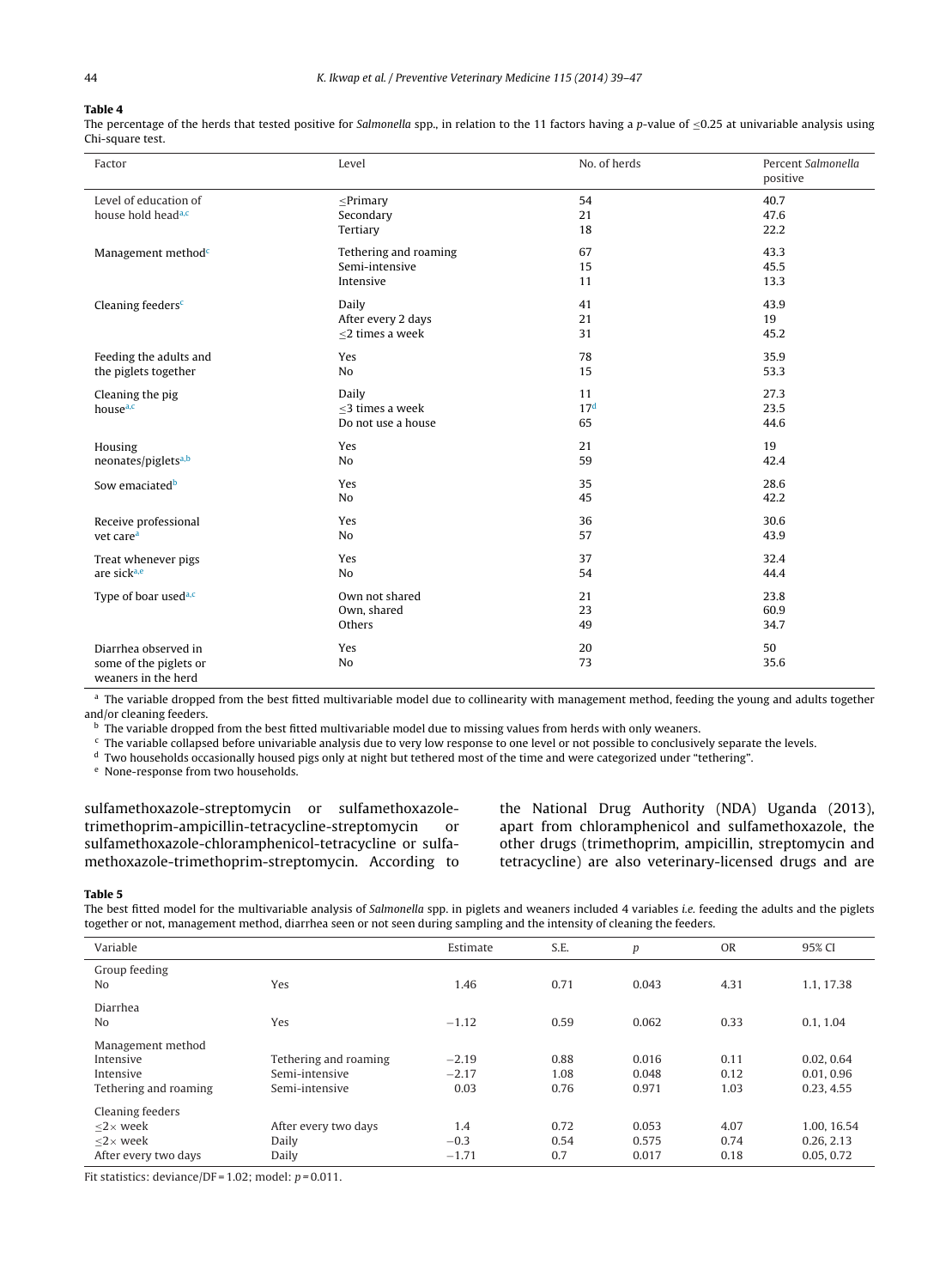commonly used. This may explain the occurrence of multidrug resistance against these drugs. The diversity of the Salmonella spp., the MDR patterns found and the management system where drug resistance was mostly detected, suggest that the Salmonella spp. are circulating not only from pigs to humans, but also from humans to pigs possibly through contact with human feces, because of the poor sanitation and unhygienic conditions that may be common in these areas ([UDHS,](#page-8-0) [2011\).](#page-8-0) We therefore hypothesize that humans are one of the main reservoirs of Salmonella spp. in these areas and further studies are warranted to unravel the routes of transmission. Resistance to chloramphenicol and sulfamethoxazole may also be an indicator of illegal use/misuse of the drugs in animals.

Most of the drug-resistant Salmonella spp. (77%) were resistant to sulfamethoxazole and 23% to trimethoprim. The level of resistance to these drugs is worrisome since cotrimoxazole (trimethoprim-sulfamethoxazole combination) is the drug commonly used to control opportunistic infections in HIV positive persons in Uganda [\(Campbell](#page-7-0) et [al.,](#page-7-0) [2012\).](#page-7-0)We recommend for a wider study thatincludes bacterial isolates from different regions and species including humans in order to assess the overall effectiveness of these two drugs in the country. All the Salmonella isolates in this study were susceptible to gentamicin, ciprofloxacin, nalidixic acid, cefotaxime and ceftazidime. These results are similar to the results from previous studies in Uganda [\(Kalule](https://www.researchgate.net/publication/235009408_Antimicrobial_Drug_Resistance_and_Plasmid_Profiles_of_Salmonella_Isolates_from_Humans_and_Foods_of_Animal_Origin_in_Uganda?el=1_x_8&enrichId=rgreq-1cdc88e1-2faf-41cb-b975-d13c6c1af4f1&enrichSource=Y292ZXJQYWdlOzI2NDE1NjgyMDtBUzoyMzg4MDE3NjczNjY2NThAMTQzMzk0NjE4NjcwNg==) et [al.,](#page-7-0) [2012\)](#page-7-0) and Kenya [\(Kikuvi](#page-7-0) et [al.,](#page-7-0) [2010\).](#page-7-0) Apart from gentamicin, the other four antimicrobials (ciprofloxacin, nalidixic acid, cefotaxime and ceftazidime) are only licensed for the use in humans in Uganda ([NDA,](#page-8-0) [2013\).](#page-8-0) In addition, some of these drugs are very expensive and therefore not commonly used. This may be a possible reason for the high susceptibility of the pig-derived isolates of Salmonella to these drugs in the present study. However, resistance to fluoroquinolones and third generation cephalosporins in Salmonella spp. from pigs and other food animals is reported in monitoring programs in North America and Europe [\(USDA,](#page-8-0) [2010;](#page-8-0) [CIPARS,](#page-8-0) [2011;](#page-8-0) [EFSA](#page-8-0) [and](#page-8-0) [ECDC,](#page-8-0) [2013\),](#page-8-0) and also from South-East Asia [\(Van](#page-8-0) et [al.,](#page-8-0) [2012\).](#page-8-0) Although still mostly uncommon, occurrence of these types of resistance seems to be increasing in some Salmonella serovars in some animal species in these regions. There is therefore need for continuous monitoring, restrictions and judicious use of these critically important antimicrobials to ensure the future availability of effective antimicrobial drugs for use in human medicine.

In this study, one factor associated with increased prevalence of Salmonella spp. was feeding the piglets and the adults separately. This finding may be difficult to explain, although it may suggest that Salmonella infections in rural pigs from Uganda are acquired through feeds. Although the importance of contaminated feeds in the epidemiology of Salmonella in pigs is contentious [\(Funk](#page-7-0) [and](#page-7-0) [Gebreyes,](https://www.researchgate.net/publication/242725755_Risk_factors_associated_with_Salmonella_prevalence_on_swine_farms?el=1_x_8&enrichId=rgreq-1cdc88e1-2faf-41cb-b975-d13c6c1af4f1&enrichSource=Y292ZXJQYWdlOzI2NDE1NjgyMDtBUzoyMzg4MDE3NjczNjY2NThAMTQzMzk0NjE4NjcwNg==) [2004\),](#page-7-0) the Quantitative Microbiological Risk Assessment by EFSA reported that by feeding only Salmonella-free feeds, slaughter pig prevalence reductions of 10%–20% and 60%–70% in high and low prevalence EU member states respectively, could be expected [\(EFSA,](#page-7-0) [2010\).](#page-7-0) In addition, studies in Europe have reported that feed physical and chemical composition and struc-ture are associated with pig Salmonella prevalence [\(Funk](#page-7-0) [and](#page-7-0) [Gebreyes,](#page-7-0) [2004\).](#page-7-0) This indicates the possible importance of contaminated feeds or different feed types given to pigs in the epidemiology of Salmonella. However in this study, the questionnaire did not include necessary information that could have been used to explain this finding.

In addition, "intensive" keeping of pigs as compared to "tethering and roaming" or "semi-intensive", and washing the feeders after every second day instead of daily were significantly associated with low Salmonella prevalence. Compared to "tethering and roaming" pigs, "intensively" kept pigs do not directly interact with the open environment and other animals that can be a source of infection and this might be an explanation to the lower infection rate in the "intensive" units. This argument is supported by previous findings ([Cardinale](#page-7-0) et [al.,](#page-7-0) [2010;](#page-7-0) [Gotter](#page-7-0) et [al.,](#page-7-0)  $2012$ ) that reported contact with other animals as a risk factor for Salmonella infections in pigs. From our observations during data collection, all "intensive" units had concrete floors whereas "semi-intensive" units had a larger part or the whole of the floor being mud. This probably meant that the "intensive" units were easy to clean which could have reduced the level of contamination. Moreover farmers who washed feeders after every two days possibly did it adequately, hence reducing the prevalence of Salmonella spp. in such units.

In conclusion, piglets and weaners in the study area were highly infected with non-typhi Salmonella spp. suggesting that pork and pork products could be a source of these bacteria for humans and the high diversity of Salmonella serovars suggests the presence of many reservoirs. Therefore we recommend a comprehensive study to include other possible carriers/reservoirs of these Salmonella serovars, including the possible re-cycling of the infection from humans to pigs. Although pork is generally consumed roasted or cooked in Uganda, there is possible spread of Salmonella during slaughter in rural areas due to poor hygiene and lack of sensitization on possible contamination of pork, persons and other materials. It is therefore, important to carry out studies on possible transmission of Salmonella in slaughter places. Antimicrobial resistance in these Salmonella spp. against some of the common drugs used in humans suggests drug misuse or circulation of the bacteria between humans, the environment and pigs. There is therefore a need for more elaborate studies of antimicrobial susceptibility of Salmonella spp. along the pig value chain so as to come up with policies to combat this problem. Lastly, this study has revealed possible protective factors such as "intensive" piggery that could be promoted in Salmonella and antimicrobial resistance reduction programs in rural pigs in Uganda.

### **Conflict of interest**

There is no conflict of interest from any of the authors of this article.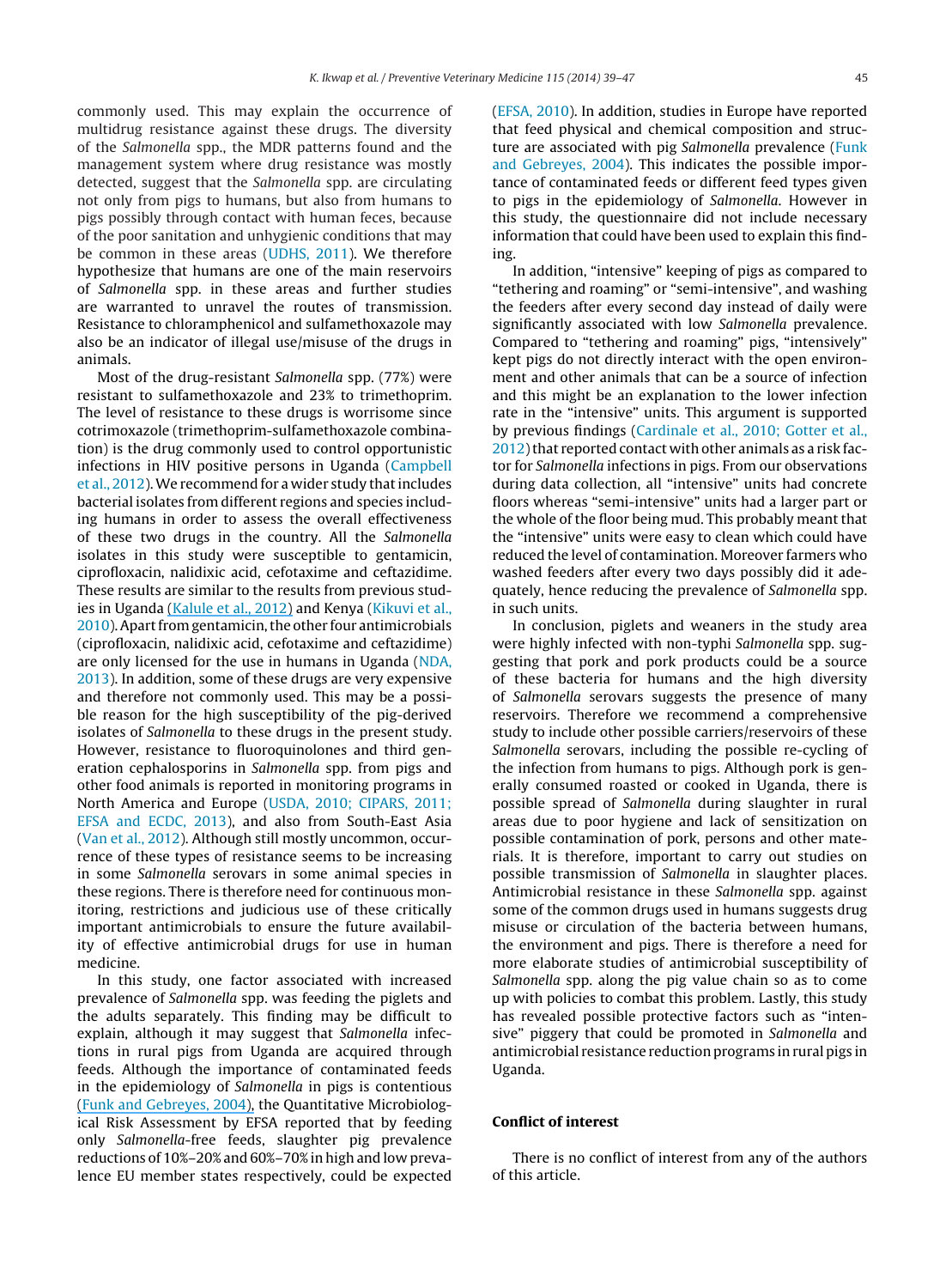#### <span id="page-7-0"></span>**Role of funders**

The funders did not play any other role in the study, including in the writing of the manuscript or in its submission for publication.

## **Acknowledgements**

This study was funded in part by the Swedish International Development Cooperation Agency (Sida) (75007369), Carnegie Corporation of New York (B8741.R01) and Makerere University (2010/HD17/18118U). We acknowledge the assistance provided by the District Veterinary Officers, the field staff, the farmers in Gulu and Soroti districts and Pauline Kibui for processing of samples and isolation of bacteria.

#### **Appendix A. Supplementary data**

Supplementary material related to this article can be found, in the online version, at [http://dx.doi.org/10.1016/j.](http://dx.doi.org/10.1016/j.prevetmed.2014.03.009) [prevetmed.2014.03.009.](http://dx.doi.org/10.1016/j.prevetmed.2014.03.009)

#### **References**

- Aragaw, K., Molla, B., Muckle, A., Cole, L., Wilkie, E., Poppe, C., Kleer, J., Hildebrandt, G., 2007. [The](http://refhub.elsevier.com/S0167-5877(14)00104-4/sbref0005) [characterization](http://refhub.elsevier.com/S0167-5877(14)00104-4/sbref0005) [of](http://refhub.elsevier.com/S0167-5877(14)00104-4/sbref0005) [Salmonella](http://refhub.elsevier.com/S0167-5877(14)00104-4/sbref0005) [serovars](http://refhub.elsevier.com/S0167-5877(14)00104-4/sbref0005) [isolated](http://refhub.elsevier.com/S0167-5877(14)00104-4/sbref0005) [from](http://refhub.elsevier.com/S0167-5877(14)00104-4/sbref0005) [apparently](http://refhub.elsevier.com/S0167-5877(14)00104-4/sbref0005) [healthy](http://refhub.elsevier.com/S0167-5877(14)00104-4/sbref0005) [slaughtered](http://refhub.elsevier.com/S0167-5877(14)00104-4/sbref0005) [pigs](http://refhub.elsevier.com/S0167-5877(14)00104-4/sbref0005) [at](http://refhub.elsevier.com/S0167-5877(14)00104-4/sbref0005) [Addis](http://refhub.elsevier.com/S0167-5877(14)00104-4/sbref0005) [Ababa](http://refhub.elsevier.com/S0167-5877(14)00104-4/sbref0005) [abattoir,](http://refhub.elsevier.com/S0167-5877(14)00104-4/sbref0005) [Ethiopia.](http://refhub.elsevier.com/S0167-5877(14)00104-4/sbref0005) [Prev.](http://refhub.elsevier.com/S0167-5877(14)00104-4/sbref0005) [Vet.](http://refhub.elsevier.com/S0167-5877(14)00104-4/sbref0005) [Med.](http://refhub.elsevier.com/S0167-5877(14)00104-4/sbref0005) [82](http://refhub.elsevier.com/S0167-5877(14)00104-4/sbref0005) [\(3-4\),](http://refhub.elsevier.com/S0167-5877(14)00104-4/sbref0005) [252–261.](http://refhub.elsevier.com/S0167-5877(14)00104-4/sbref0005)
- Bahnson, P.B., Fedorka-Cray, P.J., Ladely, S.R., Mateus-Pinilla, N.E., 2006. [Herd-level](http://refhub.elsevier.com/S0167-5877(14)00104-4/sbref0010) [risk](http://refhub.elsevier.com/S0167-5877(14)00104-4/sbref0010) [factors](http://refhub.elsevier.com/S0167-5877(14)00104-4/sbref0010) [for](http://refhub.elsevier.com/S0167-5877(14)00104-4/sbref0010) [Salmonella](http://refhub.elsevier.com/S0167-5877(14)00104-4/sbref0010) [enterica](http://refhub.elsevier.com/S0167-5877(14)00104-4/sbref0010) [subsp.](http://refhub.elsevier.com/S0167-5877(14)00104-4/sbref0010) [enterica](http://refhub.elsevier.com/S0167-5877(14)00104-4/sbref0010) [in](http://refhub.elsevier.com/S0167-5877(14)00104-4/sbref0010) [U.S.](http://refhub.elsevier.com/S0167-5877(14)00104-4/sbref0010) [market](http://refhub.elsevier.com/S0167-5877(14)00104-4/sbref0010) [pigs.](http://refhub.elsevier.com/S0167-5877(14)00104-4/sbref0010) [Prev.](http://refhub.elsevier.com/S0167-5877(14)00104-4/sbref0010) [Vet.](http://refhub.elsevier.com/S0167-5877(14)00104-4/sbref0010) [Med.](http://refhub.elsevier.com/S0167-5877(14)00104-4/sbref0010) [76,](http://refhub.elsevier.com/S0167-5877(14)00104-4/sbref0010) [249–262.](http://refhub.elsevier.com/S0167-5877(14)00104-4/sbref0010)
- Bonalli, M., Stephan, R., Käppeli, U., Cernela, N., Adank, L., Hächler, H., 2012. [Salmonella](http://refhub.elsevier.com/S0167-5877(14)00104-4/sbref0015) [enterica](http://refhub.elsevier.com/S0167-5877(14)00104-4/sbref0015) [serotype](http://refhub.elsevier.com/S0167-5877(14)00104-4/sbref0015) [Kentucky](http://refhub.elsevier.com/S0167-5877(14)00104-4/sbref0015) [associated](http://refhub.elsevier.com/S0167-5877(14)00104-4/sbref0015) [with](http://refhub.elsevier.com/S0167-5877(14)00104-4/sbref0015) [human](http://refhub.elsevier.com/S0167-5877(14)00104-4/sbref0015) [infections](http://refhub.elsevier.com/S0167-5877(14)00104-4/sbref0015) [in](http://refhub.elsevier.com/S0167-5877(14)00104-4/sbref0015) [Switzerland:](http://refhub.elsevier.com/S0167-5877(14)00104-4/sbref0015) [genotype](http://refhub.elsevier.com/S0167-5877(14)00104-4/sbref0015) [and](http://refhub.elsevier.com/S0167-5877(14)00104-4/sbref0015) [resistance](http://refhub.elsevier.com/S0167-5877(14)00104-4/sbref0015) [trends](http://refhub.elsevier.com/S0167-5877(14)00104-4/sbref0015) [2004–2009.](http://refhub.elsevier.com/S0167-5877(14)00104-4/sbref0015) [Food](http://refhub.elsevier.com/S0167-5877(14)00104-4/sbref0015) [Res.](http://refhub.elsevier.com/S0167-5877(14)00104-4/sbref0015) [Int.](http://refhub.elsevier.com/S0167-5877(14)00104-4/sbref0015) [45](http://refhub.elsevier.com/S0167-5877(14)00104-4/sbref0015) [\(2\),](http://refhub.elsevier.com/S0167-5877(14)00104-4/sbref0015) [953](http://refhub.elsevier.com/S0167-5877(14)00104-4/sbref0015)–[957.](http://refhub.elsevier.com/S0167-5877(14)00104-4/sbref0015)
- Brichta-Harhay, M.D., Arthur, M.T., Bosilevac, M.J., Kalchayanand, N., Shackelford, D.S., Wheeler, L.T., Koohmaraie, M., 2011. [Diversity](http://refhub.elsevier.com/S0167-5877(14)00104-4/sbref0020) [of](http://refhub.elsevier.com/S0167-5877(14)00104-4/sbref0020) [multidrug-resistant](http://refhub.elsevier.com/S0167-5877(14)00104-4/sbref0020) [Salmonella](http://refhub.elsevier.com/S0167-5877(14)00104-4/sbref0020) [enterica](http://refhub.elsevier.com/S0167-5877(14)00104-4/sbref0020) [strains](http://refhub.elsevier.com/S0167-5877(14)00104-4/sbref0020) [associated](http://refhub.elsevier.com/S0167-5877(14)00104-4/sbref0020) [with](http://refhub.elsevier.com/S0167-5877(14)00104-4/sbref0020) [cat](http://refhub.elsevier.com/S0167-5877(14)00104-4/sbref0020)[tle](http://refhub.elsevier.com/S0167-5877(14)00104-4/sbref0020) [at](http://refhub.elsevier.com/S0167-5877(14)00104-4/sbref0020) [harvest](http://refhub.elsevier.com/S0167-5877(14)00104-4/sbref0020) [in](http://refhub.elsevier.com/S0167-5877(14)00104-4/sbref0020) [the](http://refhub.elsevier.com/S0167-5877(14)00104-4/sbref0020) [United](http://refhub.elsevier.com/S0167-5877(14)00104-4/sbref0020) [States.](http://refhub.elsevier.com/S0167-5877(14)00104-4/sbref0020) [Appl.](http://refhub.elsevier.com/S0167-5877(14)00104-4/sbref0020) [Environ.](http://refhub.elsevier.com/S0167-5877(14)00104-4/sbref0020) [Microbiol.](http://refhub.elsevier.com/S0167-5877(14)00104-4/sbref0020) [77](http://refhub.elsevier.com/S0167-5877(14)00104-4/sbref0020) [\(5\),](http://refhub.elsevier.com/S0167-5877(14)00104-4/sbref0020) [1783](http://refhub.elsevier.com/S0167-5877(14)00104-4/sbref0020)–[1796.](http://refhub.elsevier.com/S0167-5877(14)00104-4/sbref0020)
- Byarugaba, D.K., 2004. [A](http://refhub.elsevier.com/S0167-5877(14)00104-4/sbref0025) [view](http://refhub.elsevier.com/S0167-5877(14)00104-4/sbref0025) [on](http://refhub.elsevier.com/S0167-5877(14)00104-4/sbref0025) [antimicrobial](http://refhub.elsevier.com/S0167-5877(14)00104-4/sbref0025) [resistance](http://refhub.elsevier.com/S0167-5877(14)00104-4/sbref0025) [in](http://refhub.elsevier.com/S0167-5877(14)00104-4/sbref0025) [developing](http://refhub.elsevier.com/S0167-5877(14)00104-4/sbref0025) [countries](http://refhub.elsevier.com/S0167-5877(14)00104-4/sbref0025) [and](http://refhub.elsevier.com/S0167-5877(14)00104-4/sbref0025) [responsible](http://refhub.elsevier.com/S0167-5877(14)00104-4/sbref0025) [risk](http://refhub.elsevier.com/S0167-5877(14)00104-4/sbref0025) [factors.](http://refhub.elsevier.com/S0167-5877(14)00104-4/sbref0025) [Int.](http://refhub.elsevier.com/S0167-5877(14)00104-4/sbref0025) [J.](http://refhub.elsevier.com/S0167-5877(14)00104-4/sbref0025) [Antimicrob.](http://refhub.elsevier.com/S0167-5877(14)00104-4/sbref0025) [Agents](http://refhub.elsevier.com/S0167-5877(14)00104-4/sbref0025) [24](http://refhub.elsevier.com/S0167-5877(14)00104-4/sbref0025) [\(2\),](http://refhub.elsevier.com/S0167-5877(14)00104-4/sbref0025) [105](http://refhub.elsevier.com/S0167-5877(14)00104-4/sbref0025)–[110.](http://refhub.elsevier.com/S0167-5877(14)00104-4/sbref0025)
- Campbell, J.D., Moore, D., Degerman, R., Kaharuza, F., Were, W., Muramuzi, E., Odongo, G., Wetaka, M., Mermin, J., Tappero, J.W., 2012. [HIV-infected](http://refhub.elsevier.com/S0167-5877(14)00104-4/sbref0030) [Ugandan](http://refhub.elsevier.com/S0167-5877(14)00104-4/sbref0030) [adults](http://refhub.elsevier.com/S0167-5877(14)00104-4/sbref0030) [taking](http://refhub.elsevier.com/S0167-5877(14)00104-4/sbref0030) [antiretroviral](http://refhub.elsevier.com/S0167-5877(14)00104-4/sbref0030) [therapy](http://refhub.elsevier.com/S0167-5877(14)00104-4/sbref0030) [with](http://refhub.elsevier.com/S0167-5877(14)00104-4/sbref0030) [CD4](http://refhub.elsevier.com/S0167-5877(14)00104-4/sbref0030)  $counts >200$  $counts >200$  $counts >200$  [cells/](http://refhub.elsevier.com/S0167-5877(14)00104-4/sbref0030) $\mu$ [L](http://refhub.elsevier.com/S0167-5877(14)00104-4/sbref0030) [who](http://refhub.elsevier.com/S0167-5877(14)00104-4/sbref0030) [discontinue](http://refhub.elsevier.com/S0167-5877(14)00104-4/sbref0030) [cotrimoxazole](http://refhub.elsevier.com/S0167-5877(14)00104-4/sbref0030) [prophylaxis](http://refhub.elsevier.com/S0167-5877(14)00104-4/sbref0030) [have](http://refhub.elsevier.com/S0167-5877(14)00104-4/sbref0030) [increased](http://refhub.elsevier.com/S0167-5877(14)00104-4/sbref0030) [risk](http://refhub.elsevier.com/S0167-5877(14)00104-4/sbref0030) [of](http://refhub.elsevier.com/S0167-5877(14)00104-4/sbref0030) [malaria](http://refhub.elsevier.com/S0167-5877(14)00104-4/sbref0030) [and](http://refhub.elsevier.com/S0167-5877(14)00104-4/sbref0030) [diarrhea.](http://refhub.elsevier.com/S0167-5877(14)00104-4/sbref0030) [Clin.](http://refhub.elsevier.com/S0167-5877(14)00104-4/sbref0030) [Infect.](http://refhub.elsevier.com/S0167-5877(14)00104-4/sbref0030) [Dis.](http://refhub.elsevier.com/S0167-5877(14)00104-4/sbref0030) [54](http://refhub.elsevier.com/S0167-5877(14)00104-4/sbref0030) [\(8\),](http://refhub.elsevier.com/S0167-5877(14)00104-4/sbref0030) [1204](http://refhub.elsevier.com/S0167-5877(14)00104-4/sbref0030)–[1211.](http://refhub.elsevier.com/S0167-5877(14)00104-4/sbref0030)
- Cardinale, E., Maeder, S., Porphyre, V., Debin, M., 2010. [Salmonella](http://refhub.elsevier.com/S0167-5877(14)00104-4/sbref0035) [in](http://refhub.elsevier.com/S0167-5877(14)00104-4/sbref0035) [fat](http://refhub.elsevier.com/S0167-5877(14)00104-4/sbref0035)[tening](http://refhub.elsevier.com/S0167-5877(14)00104-4/sbref0035) [pigs](http://refhub.elsevier.com/S0167-5877(14)00104-4/sbref0035) [in](http://refhub.elsevier.com/S0167-5877(14)00104-4/sbref0035) [Reunion](http://refhub.elsevier.com/S0167-5877(14)00104-4/sbref0035) [Island:](http://refhub.elsevier.com/S0167-5877(14)00104-4/sbref0035) [herd](http://refhub.elsevier.com/S0167-5877(14)00104-4/sbref0035) [prevalence](http://refhub.elsevier.com/S0167-5877(14)00104-4/sbref0035) [and](http://refhub.elsevier.com/S0167-5877(14)00104-4/sbref0035) [risk](http://refhub.elsevier.com/S0167-5877(14)00104-4/sbref0035) [factors](http://refhub.elsevier.com/S0167-5877(14)00104-4/sbref0035) [for](http://refhub.elsevier.com/S0167-5877(14)00104-4/sbref0035) [infection.](http://refhub.elsevier.com/S0167-5877(14)00104-4/sbref0035) [Prev.](http://refhub.elsevier.com/S0167-5877(14)00104-4/sbref0035) [Vet.](http://refhub.elsevier.com/S0167-5877(14)00104-4/sbref0035) [Med.](http://refhub.elsevier.com/S0167-5877(14)00104-4/sbref0035) [96](http://refhub.elsevier.com/S0167-5877(14)00104-4/sbref0035) [\(3-4\),](http://refhub.elsevier.com/S0167-5877(14)00104-4/sbref0035) [281](http://refhub.elsevier.com/S0167-5877(14)00104-4/sbref0035)–[285.](http://refhub.elsevier.com/S0167-5877(14)00104-4/sbref0035)
- CIPARS, 2011. Government of Canada. Canadian integrated program for antimicrobial resistance surveillance. In: Antimicrobial Resistance Short Report. Public Health Agency of Canada, Guelph, ON, [http://publications.gc.ca/site/archivee-archived.html?url=http://](http://publications.gc.ca/site/archivee-archived.html?url=http://publications.gc.ca/collections/collection_2013/aspc-phac/HP2-4-2-2011-eng.pdf) [publications.gc.ca/collections/collection](http://publications.gc.ca/site/archivee-archived.html?url=http://publications.gc.ca/collections/collection_2013/aspc-phac/HP2-4-2-2011-eng.pdf) 2013/aspc-phac/HP2-4-2- [2011-eng.pdf](http://publications.gc.ca/site/archivee-archived.html?url=http://publications.gc.ca/collections/collection_2013/aspc-phac/HP2-4-2-2011-eng.pdf)
- CLSI, 2008. [Performance](http://refhub.elsevier.com/S0167-5877(14)00104-4/sbref0045) [Standards](http://refhub.elsevier.com/S0167-5877(14)00104-4/sbref0045) [for](http://refhub.elsevier.com/S0167-5877(14)00104-4/sbref0045) [Antimicrobial](http://refhub.elsevier.com/S0167-5877(14)00104-4/sbref0045) [Disc](http://refhub.elsevier.com/S0167-5877(14)00104-4/sbref0045) [and](http://refhub.elsevier.com/S0167-5877(14)00104-4/sbref0045) [Dilution](http://refhub.elsevier.com/S0167-5877(14)00104-4/sbref0045) [Susceptibility](http://refhub.elsevier.com/S0167-5877(14)00104-4/sbref0045) [Tests](http://refhub.elsevier.com/S0167-5877(14)00104-4/sbref0045) [for](http://refhub.elsevier.com/S0167-5877(14)00104-4/sbref0045) [Bacteria](http://refhub.elsevier.com/S0167-5877(14)00104-4/sbref0045) [Isolated](http://refhub.elsevier.com/S0167-5877(14)00104-4/sbref0045) [from](http://refhub.elsevier.com/S0167-5877(14)00104-4/sbref0045) [Animals;](http://refhub.elsevier.com/S0167-5877(14)00104-4/sbref0045) [Approved](http://refhub.elsevier.com/S0167-5877(14)00104-4/sbref0045) [Standard-Third](http://refhub.elsevier.com/S0167-5877(14)00104-4/sbref0045) [Edition.](http://refhub.elsevier.com/S0167-5877(14)00104-4/sbref0045) [CLSI](http://refhub.elsevier.com/S0167-5877(14)00104-4/sbref0045) [Document](http://refhub.elsevier.com/S0167-5877(14)00104-4/sbref0045) [M31-A3.](http://refhub.elsevier.com/S0167-5877(14)00104-4/sbref0045) [Clinical](http://refhub.elsevier.com/S0167-5877(14)00104-4/sbref0045) [and](http://refhub.elsevier.com/S0167-5877(14)00104-4/sbref0045) [Labo](http://refhub.elsevier.com/S0167-5877(14)00104-4/sbref0045)[ratory](http://refhub.elsevier.com/S0167-5877(14)00104-4/sbref0045) [Standards](http://refhub.elsevier.com/S0167-5877(14)00104-4/sbref0045) [Institute,](http://refhub.elsevier.com/S0167-5877(14)00104-4/sbref0045) [Wayne,](http://refhub.elsevier.com/S0167-5877(14)00104-4/sbref0045) [PA,](http://refhub.elsevier.com/S0167-5877(14)00104-4/sbref0045) [USA.](http://refhub.elsevier.com/S0167-5877(14)00104-4/sbref0045)
- CLSI, 2012. [Performance](http://refhub.elsevier.com/S0167-5877(14)00104-4/sbref0050) [Standards](http://refhub.elsevier.com/S0167-5877(14)00104-4/sbref0050) [for](http://refhub.elsevier.com/S0167-5877(14)00104-4/sbref0050) [Antimicrobial](http://refhub.elsevier.com/S0167-5877(14)00104-4/sbref0050) [Susceptibility](http://refhub.elsevier.com/S0167-5877(14)00104-4/sbref0050) [Test](http://refhub.elsevier.com/S0167-5877(14)00104-4/sbref0050)[ing;](http://refhub.elsevier.com/S0167-5877(14)00104-4/sbref0050) [Twenty-Second](http://refhub.elsevier.com/S0167-5877(14)00104-4/sbref0050) [Information](http://refhub.elsevier.com/S0167-5877(14)00104-4/sbref0050) [Supplement.](http://refhub.elsevier.com/S0167-5877(14)00104-4/sbref0050) [M100-S22,](http://refhub.elsevier.com/S0167-5877(14)00104-4/sbref0050) [vol.](http://refhub.elsevier.com/S0167-5877(14)00104-4/sbref0050) [32.](http://refhub.elsevier.com/S0167-5877(14)00104-4/sbref0050) [Clinical](http://refhub.elsevier.com/S0167-5877(14)00104-4/sbref0050) [and](http://refhub.elsevier.com/S0167-5877(14)00104-4/sbref0050) [Laboratory](http://refhub.elsevier.com/S0167-5877(14)00104-4/sbref0050) [Standards](http://refhub.elsevier.com/S0167-5877(14)00104-4/sbref0050) [Institute,](http://refhub.elsevier.com/S0167-5877(14)00104-4/sbref0050) [Wayne,](http://refhub.elsevier.com/S0167-5877(14)00104-4/sbref0050) [PA,](http://refhub.elsevier.com/S0167-5877(14)00104-4/sbref0050) [USA.](http://refhub.elsevier.com/S0167-5877(14)00104-4/sbref0050)
- Davison, H.C., Smith, R.P., Sayers, A.R., Kidd, S.A., Davies, R.H., Evans, S.J., 2003. The diversity and geographical distribution of Salmonella serotypes obtained during a national survey of dairy farms in England and Wales. In: Proceedings of the 10th International Symposium on Veterinary Epidemiology and Economics, <http://www.sciquest.org.nz/node/63324>
- Dorn-In, S., Fries, R., Padungtod, P., Kyule, M.N., Baumann, M.P., Srikitjakarn, L., Chantong, W., Sanguangiat, A., Zessin, K.H., 2009. [A](http://refhub.elsevier.com/S0167-5877(14)00104-4/sbref0060) [cross-sectional](http://refhub.elsevier.com/S0167-5877(14)00104-4/sbref0060) [study](http://refhub.elsevier.com/S0167-5877(14)00104-4/sbref0060) [of](http://refhub.elsevier.com/S0167-5877(14)00104-4/sbref0060) [Salmonella](http://refhub.elsevier.com/S0167-5877(14)00104-4/sbref0060) [in](http://refhub.elsevier.com/S0167-5877(14)00104-4/sbref0060) [pre-slaughter](http://refhub.elsevier.com/S0167-5877(14)00104-4/sbref0060) [pigs](http://refhub.elsevier.com/S0167-5877(14)00104-4/sbref0060) [in](http://refhub.elsevier.com/S0167-5877(14)00104-4/sbref0060) [a](http://refhub.elsevier.com/S0167-5877(14)00104-4/sbref0060) [pro](http://refhub.elsevier.com/S0167-5877(14)00104-4/sbref0060)[duction](http://refhub.elsevier.com/S0167-5877(14)00104-4/sbref0060) [compartment](http://refhub.elsevier.com/S0167-5877(14)00104-4/sbref0060) [of](http://refhub.elsevier.com/S0167-5877(14)00104-4/sbref0060) [northern](http://refhub.elsevier.com/S0167-5877(14)00104-4/sbref0060) [Thailand.](http://refhub.elsevier.com/S0167-5877(14)00104-4/sbref0060) [Prev.](http://refhub.elsevier.com/S0167-5877(14)00104-4/sbref0060) [Vet.](http://refhub.elsevier.com/S0167-5877(14)00104-4/sbref0060) [Med.](http://refhub.elsevier.com/S0167-5877(14)00104-4/sbref0060) [88](http://refhub.elsevier.com/S0167-5877(14)00104-4/sbref0060) [\(1\),](http://refhub.elsevier.com/S0167-5877(14)00104-4/sbref0060) [15–23.](http://refhub.elsevier.com/S0167-5877(14)00104-4/sbref0060)
- EFSA (European Food Safety Authority), 2008. [A](http://refhub.elsevier.com/S0167-5877(14)00104-4/sbref0065) [quantitative](http://refhub.elsevier.com/S0167-5877(14)00104-4/sbref0065) [microbio](http://refhub.elsevier.com/S0167-5877(14)00104-4/sbref0065)[logical](http://refhub.elsevier.com/S0167-5877(14)00104-4/sbref0065) [risk](http://refhub.elsevier.com/S0167-5877(14)00104-4/sbref0065) [assessment](http://refhub.elsevier.com/S0167-5877(14)00104-4/sbref0065) [on](http://refhub.elsevier.com/S0167-5877(14)00104-4/sbref0065) [Salmonella](http://refhub.elsevier.com/S0167-5877(14)00104-4/sbref0065) [in](http://refhub.elsevier.com/S0167-5877(14)00104-4/sbref0065) [meat:](http://refhub.elsevier.com/S0167-5877(14)00104-4/sbref0065) [source](http://refhub.elsevier.com/S0167-5877(14)00104-4/sbref0065) [attribution](http://refhub.elsevier.com/S0167-5877(14)00104-4/sbref0065) [for](http://refhub.elsevier.com/S0167-5877(14)00104-4/sbref0065) [human](http://refhub.elsevier.com/S0167-5877(14)00104-4/sbref0065) [salmonellosis](http://refhub.elsevier.com/S0167-5877(14)00104-4/sbref0065) [from](http://refhub.elsevier.com/S0167-5877(14)00104-4/sbref0065) [meat.](http://refhub.elsevier.com/S0167-5877(14)00104-4/sbref0065) [Scientific](http://refhub.elsevier.com/S0167-5877(14)00104-4/sbref0065) [opinion](http://refhub.elsevier.com/S0167-5877(14)00104-4/sbref0065) [of](http://refhub.elsevier.com/S0167-5877(14)00104-4/sbref0065) [the](http://refhub.elsevier.com/S0167-5877(14)00104-4/sbref0065) [panel](http://refhub.elsevier.com/S0167-5877(14)00104-4/sbref0065) [on](http://refhub.elsevier.com/S0167-5877(14)00104-4/sbref0065) [biological](http://refhub.elsevier.com/S0167-5877(14)00104-4/sbref0065) [hazards.](http://refhub.elsevier.com/S0167-5877(14)00104-4/sbref0065) [EFSA](http://refhub.elsevier.com/S0167-5877(14)00104-4/sbref0065) [J.](http://refhub.elsevier.com/S0167-5877(14)00104-4/sbref0065) [625,](http://refhub.elsevier.com/S0167-5877(14)00104-4/sbref0065) [1–32.](http://refhub.elsevier.com/S0167-5877(14)00104-4/sbref0065)
- EFSA (European Food Safety Authority), 2010. [Scientific](http://refhub.elsevier.com/S0167-5877(14)00104-4/sbref0070) opinion on [a](http://refhub.elsevier.com/S0167-5877(14)00104-4/sbref0070) [quan](http://refhub.elsevier.com/S0167-5877(14)00104-4/sbref0070)[titative](http://refhub.elsevier.com/S0167-5877(14)00104-4/sbref0070) [microbiological](http://refhub.elsevier.com/S0167-5877(14)00104-4/sbref0070) [risk](http://refhub.elsevier.com/S0167-5877(14)00104-4/sbref0070) [assessment](http://refhub.elsevier.com/S0167-5877(14)00104-4/sbref0070) [of](http://refhub.elsevier.com/S0167-5877(14)00104-4/sbref0070) [Salmonella](http://refhub.elsevier.com/S0167-5877(14)00104-4/sbref0070) [in](http://refhub.elsevier.com/S0167-5877(14)00104-4/sbref0070) [slaughter](http://refhub.elsevier.com/S0167-5877(14)00104-4/sbref0070) [and](http://refhub.elsevier.com/S0167-5877(14)00104-4/sbref0070) [breeder](http://refhub.elsevier.com/S0167-5877(14)00104-4/sbref0070) [pigs.](http://refhub.elsevier.com/S0167-5877(14)00104-4/sbref0070) [EFSA](http://refhub.elsevier.com/S0167-5877(14)00104-4/sbref0070) [panel](http://refhub.elsevier.com/S0167-5877(14)00104-4/sbref0070) [on](http://refhub.elsevier.com/S0167-5877(14)00104-4/sbref0070) [biological](http://refhub.elsevier.com/S0167-5877(14)00104-4/sbref0070) [hazards](http://refhub.elsevier.com/S0167-5877(14)00104-4/sbref0070) [\(BIOHAZ\).](http://refhub.elsevier.com/S0167-5877(14)00104-4/sbref0070) [EFSA](http://refhub.elsevier.com/S0167-5877(14)00104-4/sbref0070) [J.](http://refhub.elsevier.com/S0167-5877(14)00104-4/sbref0070) [8](http://refhub.elsevier.com/S0167-5877(14)00104-4/sbref0070) [\(4\),](http://refhub.elsevier.com/S0167-5877(14)00104-4/sbref0070) [1547.](http://refhub.elsevier.com/S0167-5877(14)00104-4/sbref0070)
- EFSA (European Food Safety Authority), ECDC (European Centre for Disease Prevention and Control), 2013. The European Union Summary Report on antimicrobial resistance in zoonotic and indicator bacteria from humans, animals and food in 2011. EFSA J. 11 (5), 3196, 359, [http://dx.doi.org/10.2903/j.efsa.2013.3196,](dx.doi.org/10.2903/j.efsa.2013.3196) Available at: <http://www.efsa.europa.eu/efsajournal>
- Fedorka-Cray, P.J., Gray, J.T., Wray, C., 2000. [Salmonella](http://refhub.elsevier.com/S0167-5877(14)00104-4/sbref0080) [Infections](http://refhub.elsevier.com/S0167-5877(14)00104-4/sbref0080) [in](http://refhub.elsevier.com/S0167-5877(14)00104-4/sbref0080) [Pigs.](http://refhub.elsevier.com/S0167-5877(14)00104-4/sbref0080) [In:](http://refhub.elsevier.com/S0167-5877(14)00104-4/sbref0080) [Wray,](http://refhub.elsevier.com/S0167-5877(14)00104-4/sbref0080) [C.,](http://refhub.elsevier.com/S0167-5877(14)00104-4/sbref0080) [Wray,](http://refhub.elsevier.com/S0167-5877(14)00104-4/sbref0080) [A.](http://refhub.elsevier.com/S0167-5877(14)00104-4/sbref0080) [\(Eds.\),](http://refhub.elsevier.com/S0167-5877(14)00104-4/sbref0080) [Salmonella](http://refhub.elsevier.com/S0167-5877(14)00104-4/sbref0080) [in](http://refhub.elsevier.com/S0167-5877(14)00104-4/sbref0080) [Domestic](http://refhub.elsevier.com/S0167-5877(14)00104-4/sbref0080) [Animals.](http://refhub.elsevier.com/S0167-5877(14)00104-4/sbref0080) [CAB](http://refhub.elsevier.com/S0167-5877(14)00104-4/sbref0080) [International,](http://refhub.elsevier.com/S0167-5877(14)00104-4/sbref0080) [London,](http://refhub.elsevier.com/S0167-5877(14)00104-4/sbref0080) [UK,](http://refhub.elsevier.com/S0167-5877(14)00104-4/sbref0080) [p.](http://refhub.elsevier.com/S0167-5877(14)00104-4/sbref0080) [191207.](http://refhub.elsevier.com/S0167-5877(14)00104-4/sbref0080)
- Funk, J.A., Davies, P.R., Nichols, M.A., 2000. [The](http://refhub.elsevier.com/S0167-5877(14)00104-4/sbref0085) [effect](http://refhub.elsevier.com/S0167-5877(14)00104-4/sbref0085) [of](http://refhub.elsevier.com/S0167-5877(14)00104-4/sbref0085) [fecal](http://refhub.elsevier.com/S0167-5877(14)00104-4/sbref0085) [sample](http://refhub.elsevier.com/S0167-5877(14)00104-4/sbref0085) [weight](http://refhub.elsevier.com/S0167-5877(14)00104-4/sbref0085) [on](http://refhub.elsevier.com/S0167-5877(14)00104-4/sbref0085) [detection](http://refhub.elsevier.com/S0167-5877(14)00104-4/sbref0085) [of](http://refhub.elsevier.com/S0167-5877(14)00104-4/sbref0085) [Salmonella](http://refhub.elsevier.com/S0167-5877(14)00104-4/sbref0085) [enterica](http://refhub.elsevier.com/S0167-5877(14)00104-4/sbref0085) [in](http://refhub.elsevier.com/S0167-5877(14)00104-4/sbref0085) [swine](http://refhub.elsevier.com/S0167-5877(14)00104-4/sbref0085) [feces.](http://refhub.elsevier.com/S0167-5877(14)00104-4/sbref0085) [J.](http://refhub.elsevier.com/S0167-5877(14)00104-4/sbref0085) [Vet.](http://refhub.elsevier.com/S0167-5877(14)00104-4/sbref0085) [Diagn.](http://refhub.elsevier.com/S0167-5877(14)00104-4/sbref0085) [Invest.](http://refhub.elsevier.com/S0167-5877(14)00104-4/sbref0085) [12,](http://refhub.elsevier.com/S0167-5877(14)00104-4/sbref0085) [412–418.](http://refhub.elsevier.com/S0167-5877(14)00104-4/sbref0085)
- Funk, J.A., Davies, P.R., Nichols, M.A., 2001. [Longitudinal](http://refhub.elsevier.com/S0167-5877(14)00104-4/sbref0090) [study](http://refhub.elsevier.com/S0167-5877(14)00104-4/sbref0090) [of](http://refhub.elsevier.com/S0167-5877(14)00104-4/sbref0090) [Salmonella](http://refhub.elsevier.com/S0167-5877(14)00104-4/sbref0090) [enterica](http://refhub.elsevier.com/S0167-5877(14)00104-4/sbref0090) [in](http://refhub.elsevier.com/S0167-5877(14)00104-4/sbref0090) [growing](http://refhub.elsevier.com/S0167-5877(14)00104-4/sbref0090) [pigs](http://refhub.elsevier.com/S0167-5877(14)00104-4/sbref0090) [reared](http://refhub.elsevier.com/S0167-5877(14)00104-4/sbref0090) [in](http://refhub.elsevier.com/S0167-5877(14)00104-4/sbref0090) [multiple-site](http://refhub.elsevier.com/S0167-5877(14)00104-4/sbref0090) [swine](http://refhub.elsevier.com/S0167-5877(14)00104-4/sbref0090) [pro](http://refhub.elsevier.com/S0167-5877(14)00104-4/sbref0090)[duction](http://refhub.elsevier.com/S0167-5877(14)00104-4/sbref0090) [systems.](http://refhub.elsevier.com/S0167-5877(14)00104-4/sbref0090) [Vet.](http://refhub.elsevier.com/S0167-5877(14)00104-4/sbref0090) [Microbiol.](http://refhub.elsevier.com/S0167-5877(14)00104-4/sbref0090) [83,](http://refhub.elsevier.com/S0167-5877(14)00104-4/sbref0090) [45](http://refhub.elsevier.com/S0167-5877(14)00104-4/sbref0090)–[60.](http://refhub.elsevier.com/S0167-5877(14)00104-4/sbref0090)
- Funk, J., Gebreyes, A.W., 2004. [Risk](http://refhub.elsevier.com/S0167-5877(14)00104-4/sbref0095) [factors](http://refhub.elsevier.com/S0167-5877(14)00104-4/sbref0095) [associated](http://refhub.elsevier.com/S0167-5877(14)00104-4/sbref0095) [with](http://refhub.elsevier.com/S0167-5877(14)00104-4/sbref0095) [Salmonella](http://refhub.elsevier.com/S0167-5877(14)00104-4/sbref0095) [prevalence](http://refhub.elsevier.com/S0167-5877(14)00104-4/sbref0095) [on](http://refhub.elsevier.com/S0167-5877(14)00104-4/sbref0095) [swine](http://refhub.elsevier.com/S0167-5877(14)00104-4/sbref0095) [farms.](http://refhub.elsevier.com/S0167-5877(14)00104-4/sbref0095) [J.](http://refhub.elsevier.com/S0167-5877(14)00104-4/sbref0095) [Swine](http://refhub.elsevier.com/S0167-5877(14)00104-4/sbref0095) [Health](http://refhub.elsevier.com/S0167-5877(14)00104-4/sbref0095) [Prod.](http://refhub.elsevier.com/S0167-5877(14)00104-4/sbref0095) [12](http://refhub.elsevier.com/S0167-5877(14)00104-4/sbref0095) [\(5\),](http://refhub.elsevier.com/S0167-5877(14)00104-4/sbref0095) [246](http://refhub.elsevier.com/S0167-5877(14)00104-4/sbref0095)–[251.](http://refhub.elsevier.com/S0167-5877(14)00104-4/sbref0095)
- Gilks, C.F., 1998. [Acute](http://refhub.elsevier.com/S0167-5877(14)00104-4/sbref0100) [bacterial](http://refhub.elsevier.com/S0167-5877(14)00104-4/sbref0100) [infections](http://refhub.elsevier.com/S0167-5877(14)00104-4/sbref0100) [and](http://refhub.elsevier.com/S0167-5877(14)00104-4/sbref0100) [HIV](http://refhub.elsevier.com/S0167-5877(14)00104-4/sbref0100) [disease.](http://refhub.elsevier.com/S0167-5877(14)00104-4/sbref0100) [Br.](http://refhub.elsevier.com/S0167-5877(14)00104-4/sbref0100) [Med.](http://refhub.elsevier.com/S0167-5877(14)00104-4/sbref0100) [Bull.](http://refhub.elsevier.com/S0167-5877(14)00104-4/sbref0100) [54](http://refhub.elsevier.com/S0167-5877(14)00104-4/sbref0100) [\(2\),](http://refhub.elsevier.com/S0167-5877(14)00104-4/sbref0100) [383](http://refhub.elsevier.com/S0167-5877(14)00104-4/sbref0100)–[393.](http://refhub.elsevier.com/S0167-5877(14)00104-4/sbref0100)
- Gomez, T.M., Motarjemi, Y., Miyagawa, S., Kaferstein, F.K., Stohr, K., 1997. [Food-borne](http://refhub.elsevier.com/S0167-5877(14)00104-4/sbref0105) [salmonellosis.](http://refhub.elsevier.com/S0167-5877(14)00104-4/sbref0105) [World](http://refhub.elsevier.com/S0167-5877(14)00104-4/sbref0105) [Health](http://refhub.elsevier.com/S0167-5877(14)00104-4/sbref0105) [Stat.](http://refhub.elsevier.com/S0167-5877(14)00104-4/sbref0105) [Q.](http://refhub.elsevier.com/S0167-5877(14)00104-4/sbref0105) [50](http://refhub.elsevier.com/S0167-5877(14)00104-4/sbref0105) [\(1/2\),](http://refhub.elsevier.com/S0167-5877(14)00104-4/sbref0105) [81](http://refhub.elsevier.com/S0167-5877(14)00104-4/sbref0105)–[89.](http://refhub.elsevier.com/S0167-5877(14)00104-4/sbref0105)
- Gotter, V., Klein, G., Koesters, S., Kreienbrock, L., Blaha, T., Campe, A., 2012. [Main](http://refhub.elsevier.com/S0167-5877(14)00104-4/sbref0110) [risk](http://refhub.elsevier.com/S0167-5877(14)00104-4/sbref0110) [factors](http://refhub.elsevier.com/S0167-5877(14)00104-4/sbref0110) [for](http://refhub.elsevier.com/S0167-5877(14)00104-4/sbref0110) [Salmonella](http://refhub.elsevier.com/S0167-5877(14)00104-4/sbref0110) [infections](http://refhub.elsevier.com/S0167-5877(14)00104-4/sbref0110) [in](http://refhub.elsevier.com/S0167-5877(14)00104-4/sbref0110) [pigs](http://refhub.elsevier.com/S0167-5877(14)00104-4/sbref0110) [in](http://refhub.elsevier.com/S0167-5877(14)00104-4/sbref0110) [north-western](http://refhub.elsevier.com/S0167-5877(14)00104-4/sbref0110) [Germany.](http://refhub.elsevier.com/S0167-5877(14)00104-4/sbref0110) [Prev.](http://refhub.elsevier.com/S0167-5877(14)00104-4/sbref0110) [Vet.](http://refhub.elsevier.com/S0167-5877(14)00104-4/sbref0110) [Med.](http://refhub.elsevier.com/S0167-5877(14)00104-4/sbref0110) [106](http://refhub.elsevier.com/S0167-5877(14)00104-4/sbref0110) [\(3–4\),](http://refhub.elsevier.com/S0167-5877(14)00104-4/sbref0110) [301](http://refhub.elsevier.com/S0167-5877(14)00104-4/sbref0110)–[307.](http://refhub.elsevier.com/S0167-5877(14)00104-4/sbref0110)
- Grimont, A.D.P., Weill, François-Xavier, 2007. [Antigenic](http://refhub.elsevier.com/S0167-5877(14)00104-4/sbref0115) [Formulae](http://refhub.elsevier.com/S0167-5877(14)00104-4/sbref0115) [of](http://refhub.elsevier.com/S0167-5877(14)00104-4/sbref0115) [the](http://refhub.elsevier.com/S0167-5877(14)00104-4/sbref0115) [Salmonella](http://refhub.elsevier.com/S0167-5877(14)00104-4/sbref0115) [Serovars,](http://refhub.elsevier.com/S0167-5877(14)00104-4/sbref0115) [9th](http://refhub.elsevier.com/S0167-5877(14)00104-4/sbref0115) [ed.](http://refhub.elsevier.com/S0167-5877(14)00104-4/sbref0115) [WHO](http://refhub.elsevier.com/S0167-5877(14)00104-4/sbref0115) [Collaborating](http://refhub.elsevier.com/S0167-5877(14)00104-4/sbref0115) [Centre](http://refhub.elsevier.com/S0167-5877(14)00104-4/sbref0115) [for](http://refhub.elsevier.com/S0167-5877(14)00104-4/sbref0115) [Reference](http://refhub.elsevier.com/S0167-5877(14)00104-4/sbref0115) [and](http://refhub.elsevier.com/S0167-5877(14)00104-4/sbref0115) [Research](http://refhub.elsevier.com/S0167-5877(14)00104-4/sbref0115) [on](http://refhub.elsevier.com/S0167-5877(14)00104-4/sbref0115) [Salmonella](http://refhub.elsevier.com/S0167-5877(14)00104-4/sbref0115)[,](http://refhub.elsevier.com/S0167-5877(14)00104-4/sbref0115) [Institut](http://refhub.elsevier.com/S0167-5877(14)00104-4/sbref0115) [Pasteur,](http://refhub.elsevier.com/S0167-5877(14)00104-4/sbref0115) [Paris,](http://refhub.elsevier.com/S0167-5877(14)00104-4/sbref0115) [France.](http://refhub.elsevier.com/S0167-5877(14)00104-4/sbref0115)
- ISO, 2002. [ISO](http://refhub.elsevier.com/S0167-5877(14)00104-4/sbref0120) [6579:2002.](http://refhub.elsevier.com/S0167-5877(14)00104-4/sbref0120) [Microbiology](http://refhub.elsevier.com/S0167-5877(14)00104-4/sbref0120) [of](http://refhub.elsevier.com/S0167-5877(14)00104-4/sbref0120) [Food](http://refhub.elsevier.com/S0167-5877(14)00104-4/sbref0120) [and](http://refhub.elsevier.com/S0167-5877(14)00104-4/sbref0120) [Animal](http://refhub.elsevier.com/S0167-5877(14)00104-4/sbref0120) [Feeding](http://refhub.elsevier.com/S0167-5877(14)00104-4/sbref0120) [Stuffs](http://refhub.elsevier.com/S0167-5877(14)00104-4/sbref0120) [–](http://refhub.elsevier.com/S0167-5877(14)00104-4/sbref0120) [Horizontal](http://refhub.elsevier.com/S0167-5877(14)00104-4/sbref0120) [Method](http://refhub.elsevier.com/S0167-5877(14)00104-4/sbref0120) [for](http://refhub.elsevier.com/S0167-5877(14)00104-4/sbref0120) [Detection](http://refhub.elsevier.com/S0167-5877(14)00104-4/sbref0120) [of](http://refhub.elsevier.com/S0167-5877(14)00104-4/sbref0120) [Salmonella](http://refhub.elsevier.com/S0167-5877(14)00104-4/sbref0120) [spp.](http://refhub.elsevier.com/S0167-5877(14)00104-4/sbref0120) [International](http://refhub.elsevier.com/S0167-5877(14)00104-4/sbref0120) [Standards](http://refhub.elsevier.com/S0167-5877(14)00104-4/sbref0120) [Organization,](http://refhub.elsevier.com/S0167-5877(14)00104-4/sbref0120) [Geneva,](http://refhub.elsevier.com/S0167-5877(14)00104-4/sbref0120) [Switzerland.](http://refhub.elsevier.com/S0167-5877(14)00104-4/sbref0120)
- Kagira, J.M., Maingi, N., Kanyari, P.W., Githigia, S.M., Ng'ang'a, J.C., Gachohi, J.M., 2010. [Seroprevalence](http://refhub.elsevier.com/S0167-5877(14)00104-4/sbref0125) [of](http://refhub.elsevier.com/S0167-5877(14)00104-4/sbref0125) [Cysticercus](http://refhub.elsevier.com/S0167-5877(14)00104-4/sbref0125) [cellulosae](http://refhub.elsevier.com/S0167-5877(14)00104-4/sbref0125) [and](http://refhub.elsevier.com/S0167-5877(14)00104-4/sbref0125) [associated](http://refhub.elsevier.com/S0167-5877(14)00104-4/sbref0125) [risk](http://refhub.elsevier.com/S0167-5877(14)00104-4/sbref0125) [factors](http://refhub.elsevier.com/S0167-5877(14)00104-4/sbref0125) [in](http://refhub.elsevier.com/S0167-5877(14)00104-4/sbref0125) [free-range](http://refhub.elsevier.com/S0167-5877(14)00104-4/sbref0125) [pigs](http://refhub.elsevier.com/S0167-5877(14)00104-4/sbref0125) [in](http://refhub.elsevier.com/S0167-5877(14)00104-4/sbref0125) [Kenya.](http://refhub.elsevier.com/S0167-5877(14)00104-4/sbref0125) [J.](http://refhub.elsevier.com/S0167-5877(14)00104-4/sbref0125) [Helminthol.](http://refhub.elsevier.com/S0167-5877(14)00104-4/sbref0125) [84,](http://refhub.elsevier.com/S0167-5877(14)00104-4/sbref0125) [398–403.](http://refhub.elsevier.com/S0167-5877(14)00104-4/sbref0125)
- Kalule, J.B., Kaddu-Mulindwa, H.D., Asiimwe, B.B., 2012. [Antimicrobial](http://refhub.elsevier.com/S0167-5877(14)00104-4/sbref0130) [drug](http://refhub.elsevier.com/S0167-5877(14)00104-4/sbref0130) [resistance](http://refhub.elsevier.com/S0167-5877(14)00104-4/sbref0130) [and](http://refhub.elsevier.com/S0167-5877(14)00104-4/sbref0130) [plasmid](http://refhub.elsevier.com/S0167-5877(14)00104-4/sbref0130) [profiles](http://refhub.elsevier.com/S0167-5877(14)00104-4/sbref0130) [of](http://refhub.elsevier.com/S0167-5877(14)00104-4/sbref0130) [Salmonella](http://refhub.elsevier.com/S0167-5877(14)00104-4/sbref0130) [isolates](http://refhub.elsevier.com/S0167-5877(14)00104-4/sbref0130) [from](http://refhub.elsevier.com/S0167-5877(14)00104-4/sbref0130) [humans](http://refhub.elsevier.com/S0167-5877(14)00104-4/sbref0130) [and](http://refhub.elsevier.com/S0167-5877(14)00104-4/sbref0130) [foods](http://refhub.elsevier.com/S0167-5877(14)00104-4/sbref0130) [of](http://refhub.elsevier.com/S0167-5877(14)00104-4/sbref0130) [animal](http://refhub.elsevier.com/S0167-5877(14)00104-4/sbref0130) [origin](http://refhub.elsevier.com/S0167-5877(14)00104-4/sbref0130) [in](http://refhub.elsevier.com/S0167-5877(14)00104-4/sbref0130) [Uganda.](http://refhub.elsevier.com/S0167-5877(14)00104-4/sbref0130) [Adv.](http://refhub.elsevier.com/S0167-5877(14)00104-4/sbref0130) [Infect.](http://refhub.elsevier.com/S0167-5877(14)00104-4/sbref0130) [Dis.](http://refhub.elsevier.com/S0167-5877(14)00104-4/sbref0130) [2](http://refhub.elsevier.com/S0167-5877(14)00104-4/sbref0130) [\(4\),](http://refhub.elsevier.com/S0167-5877(14)00104-4/sbref0130) [151–155.](http://refhub.elsevier.com/S0167-5877(14)00104-4/sbref0130)
- Kariuki, S., Revathi, G., Kariuki, N., Kiiru, J., Mwituria, J., Muyodi, J., Githinji, J.W., Kagendo, D., Munyalo, A., Hart, C.A., 2006. [Invasive](http://refhub.elsevier.com/S0167-5877(14)00104-4/sbref0135) [multidrug-resistant](http://refhub.elsevier.com/S0167-5877(14)00104-4/sbref0135) [non-typhoidal](http://refhub.elsevier.com/S0167-5877(14)00104-4/sbref0135) [Salmonella](http://refhub.elsevier.com/S0167-5877(14)00104-4/sbref0135) [infections](http://refhub.elsevier.com/S0167-5877(14)00104-4/sbref0135) [in](http://refhub.elsevier.com/S0167-5877(14)00104-4/sbref0135) [Africa:](http://refhub.elsevier.com/S0167-5877(14)00104-4/sbref0135) [zoonotic](http://refhub.elsevier.com/S0167-5877(14)00104-4/sbref0135) [or](http://refhub.elsevier.com/S0167-5877(14)00104-4/sbref0135) [anthroponotic](http://refhub.elsevier.com/S0167-5877(14)00104-4/sbref0135) [transmission?](http://refhub.elsevier.com/S0167-5877(14)00104-4/sbref0135) [J.](http://refhub.elsevier.com/S0167-5877(14)00104-4/sbref0135) [Med.](http://refhub.elsevier.com/S0167-5877(14)00104-4/sbref0135) [Microbiol.](http://refhub.elsevier.com/S0167-5877(14)00104-4/sbref0135) [55](http://refhub.elsevier.com/S0167-5877(14)00104-4/sbref0135) [\(5\),](http://refhub.elsevier.com/S0167-5877(14)00104-4/sbref0135) [585](http://refhub.elsevier.com/S0167-5877(14)00104-4/sbref0135)–[591.](http://refhub.elsevier.com/S0167-5877(14)00104-4/sbref0135)
- Kidanemariam, A., Engelbrecht, M., Picard, J., 2010. [Retrospective](http://refhub.elsevier.com/S0167-5877(14)00104-4/sbref0140) [study](http://refhub.elsevier.com/S0167-5877(14)00104-4/sbref0140) [on](http://refhub.elsevier.com/S0167-5877(14)00104-4/sbref0140) [the](http://refhub.elsevier.com/S0167-5877(14)00104-4/sbref0140) [incidence](http://refhub.elsevier.com/S0167-5877(14)00104-4/sbref0140) [of](http://refhub.elsevier.com/S0167-5877(14)00104-4/sbref0140) [Salmonella](http://refhub.elsevier.com/S0167-5877(14)00104-4/sbref0140) [isolations](http://refhub.elsevier.com/S0167-5877(14)00104-4/sbref0140) [in](http://refhub.elsevier.com/S0167-5877(14)00104-4/sbref0140) [animals](http://refhub.elsevier.com/S0167-5877(14)00104-4/sbref0140) [in](http://refhub.elsevier.com/S0167-5877(14)00104-4/sbref0140) [South](http://refhub.elsevier.com/S0167-5877(14)00104-4/sbref0140) [Africa,](http://refhub.elsevier.com/S0167-5877(14)00104-4/sbref0140) [1996](http://refhub.elsevier.com/S0167-5877(14)00104-4/sbref0140)–[2006.](http://refhub.elsevier.com/S0167-5877(14)00104-4/sbref0140) [J.](http://refhub.elsevier.com/S0167-5877(14)00104-4/sbref0140) [South](http://refhub.elsevier.com/S0167-5877(14)00104-4/sbref0140) [African](http://refhub.elsevier.com/S0167-5877(14)00104-4/sbref0140) [Vet.](http://refhub.elsevier.com/S0167-5877(14)00104-4/sbref0140) [Assoc.](http://refhub.elsevier.com/S0167-5877(14)00104-4/sbref0140) [81](http://refhub.elsevier.com/S0167-5877(14)00104-4/sbref0140) [\(1\),](http://refhub.elsevier.com/S0167-5877(14)00104-4/sbref0140) [37–44.](http://refhub.elsevier.com/S0167-5877(14)00104-4/sbref0140)
- Kikuvi, M.G., Ombui, N.J., Mitema, S.E., 2010. [Serotypes](http://refhub.elsevier.com/S0167-5877(14)00104-4/sbref0145) [and](http://refhub.elsevier.com/S0167-5877(14)00104-4/sbref0145) [antimicro](http://refhub.elsevier.com/S0167-5877(14)00104-4/sbref0145)[bial](http://refhub.elsevier.com/S0167-5877(14)00104-4/sbref0145) [resistance](http://refhub.elsevier.com/S0167-5877(14)00104-4/sbref0145) [profiles](http://refhub.elsevier.com/S0167-5877(14)00104-4/sbref0145) [of](http://refhub.elsevier.com/S0167-5877(14)00104-4/sbref0145) [Salmonella](http://refhub.elsevier.com/S0167-5877(14)00104-4/sbref0145) [isolates](http://refhub.elsevier.com/S0167-5877(14)00104-4/sbref0145) [from](http://refhub.elsevier.com/S0167-5877(14)00104-4/sbref0145) [pigs](http://refhub.elsevier.com/S0167-5877(14)00104-4/sbref0145) [at](http://refhub.elsevier.com/S0167-5877(14)00104-4/sbref0145) [slaughter](http://refhub.elsevier.com/S0167-5877(14)00104-4/sbref0145) [in](http://refhub.elsevier.com/S0167-5877(14)00104-4/sbref0145) [Kenya.](http://refhub.elsevier.com/S0167-5877(14)00104-4/sbref0145) [J.](http://refhub.elsevier.com/S0167-5877(14)00104-4/sbref0145) [Infect.](http://refhub.elsevier.com/S0167-5877(14)00104-4/sbref0145) [Dev.](http://refhub.elsevier.com/S0167-5877(14)00104-4/sbref0145) [Ctries.](http://refhub.elsevier.com/S0167-5877(14)00104-4/sbref0145) [4](http://refhub.elsevier.com/S0167-5877(14)00104-4/sbref0145) [\(4\),](http://refhub.elsevier.com/S0167-5877(14)00104-4/sbref0145) [243](http://refhub.elsevier.com/S0167-5877(14)00104-4/sbref0145)–[248.](http://refhub.elsevier.com/S0167-5877(14)00104-4/sbref0145)
- Kranker, S., Alban, L., Boes, J., Dahl, J., 2003. [Longitudinal](http://refhub.elsevier.com/S0167-5877(14)00104-4/sbref0150) [study](http://refhub.elsevier.com/S0167-5877(14)00104-4/sbref0150) [of](http://refhub.elsevier.com/S0167-5877(14)00104-4/sbref0150) [Salmonella](http://refhub.elsevier.com/S0167-5877(14)00104-4/sbref0150) [enterica](http://refhub.elsevier.com/S0167-5877(14)00104-4/sbref0150) [serotype](http://refhub.elsevier.com/S0167-5877(14)00104-4/sbref0150) [Typhimurium](http://refhub.elsevier.com/S0167-5877(14)00104-4/sbref0150) [infection](http://refhub.elsevier.com/S0167-5877(14)00104-4/sbref0150) [in](http://refhub.elsevier.com/S0167-5877(14)00104-4/sbref0150) [three](http://refhub.elsevier.com/S0167-5877(14)00104-4/sbref0150) [Danish](http://refhub.elsevier.com/S0167-5877(14)00104-4/sbref0150) [farrow-to-finish](http://refhub.elsevier.com/S0167-5877(14)00104-4/sbref0150) [swine](http://refhub.elsevier.com/S0167-5877(14)00104-4/sbref0150) [herds.](http://refhub.elsevier.com/S0167-5877(14)00104-4/sbref0150) [J.](http://refhub.elsevier.com/S0167-5877(14)00104-4/sbref0150) [Clin.](http://refhub.elsevier.com/S0167-5877(14)00104-4/sbref0150) [Microbiol.](http://refhub.elsevier.com/S0167-5877(14)00104-4/sbref0150) [41](http://refhub.elsevier.com/S0167-5877(14)00104-4/sbref0150) [\(6\),](http://refhub.elsevier.com/S0167-5877(14)00104-4/sbref0150) [2282](http://refhub.elsevier.com/S0167-5877(14)00104-4/sbref0150)–[2288.](http://refhub.elsevier.com/S0167-5877(14)00104-4/sbref0150)
- Lo Fo Wong, D.M.A., Hald, T., van der Wolf, P.J., Swanenburg, M., 2002. [Epidemiology](http://refhub.elsevier.com/S0167-5877(14)00104-4/sbref0155) [and](http://refhub.elsevier.com/S0167-5877(14)00104-4/sbref0155) [control](http://refhub.elsevier.com/S0167-5877(14)00104-4/sbref0155) [measures](http://refhub.elsevier.com/S0167-5877(14)00104-4/sbref0155) [for](http://refhub.elsevier.com/S0167-5877(14)00104-4/sbref0155) [Salmonella](http://refhub.elsevier.com/S0167-5877(14)00104-4/sbref0155) [in](http://refhub.elsevier.com/S0167-5877(14)00104-4/sbref0155) [pigs](http://refhub.elsevier.com/S0167-5877(14)00104-4/sbref0155) [and](http://refhub.elsevier.com/S0167-5877(14)00104-4/sbref0155) [pork.](http://refhub.elsevier.com/S0167-5877(14)00104-4/sbref0155) [Livest.](http://refhub.elsevier.com/S0167-5877(14)00104-4/sbref0155) [Prod.](http://refhub.elsevier.com/S0167-5877(14)00104-4/sbref0155) [Sci.](http://refhub.elsevier.com/S0167-5877(14)00104-4/sbref0155) [76](http://refhub.elsevier.com/S0167-5877(14)00104-4/sbref0155) [\(3\),](http://refhub.elsevier.com/S0167-5877(14)00104-4/sbref0155) [215](http://refhub.elsevier.com/S0167-5877(14)00104-4/sbref0155)–[222.](http://refhub.elsevier.com/S0167-5877(14)00104-4/sbref0155)
- McGarock, H., 2002. [Unjustified](http://refhub.elsevier.com/S0167-5877(14)00104-4/sbref0160) [antibiotic](http://refhub.elsevier.com/S0167-5877(14)00104-4/sbref0160) [prescribing](http://refhub.elsevier.com/S0167-5877(14)00104-4/sbref0160) [in](http://refhub.elsevier.com/S0167-5877(14)00104-4/sbref0160) [the](http://refhub.elsevier.com/S0167-5877(14)00104-4/sbref0160) [community:](http://refhub.elsevier.com/S0167-5877(14)00104-4/sbref0160) [a](http://refhub.elsevier.com/S0167-5877(14)00104-4/sbref0160) [major](http://refhub.elsevier.com/S0167-5877(14)00104-4/sbref0160) [determinant](http://refhub.elsevier.com/S0167-5877(14)00104-4/sbref0160) [of](http://refhub.elsevier.com/S0167-5877(14)00104-4/sbref0160) [bacterial](http://refhub.elsevier.com/S0167-5877(14)00104-4/sbref0160) [antimicrobial](http://refhub.elsevier.com/S0167-5877(14)00104-4/sbref0160) [resistance.](http://refhub.elsevier.com/S0167-5877(14)00104-4/sbref0160) [Pharma](http://refhub.elsevier.com/S0167-5877(14)00104-4/sbref0160)[coepidemiol.](http://refhub.elsevier.com/S0167-5877(14)00104-4/sbref0160) [Drug](http://refhub.elsevier.com/S0167-5877(14)00104-4/sbref0160) [Safety](http://refhub.elsevier.com/S0167-5877(14)00104-4/sbref0160) [11](http://refhub.elsevier.com/S0167-5877(14)00104-4/sbref0160) [\(5\),](http://refhub.elsevier.com/S0167-5877(14)00104-4/sbref0160) [407](http://refhub.elsevier.com/S0167-5877(14)00104-4/sbref0160)–[408.](http://refhub.elsevier.com/S0167-5877(14)00104-4/sbref0160)
- Molla, B., Berhanu, A., Muckle, A., Cole, L., Wilkie, E., Kleer, J., Hildebrandt, G., 2006. [Multidrug](http://refhub.elsevier.com/S0167-5877(14)00104-4/sbref0165) [resistance](http://refhub.elsevier.com/S0167-5877(14)00104-4/sbref0165) [and](http://refhub.elsevier.com/S0167-5877(14)00104-4/sbref0165) [distribution](http://refhub.elsevier.com/S0167-5877(14)00104-4/sbref0165) [of](http://refhub.elsevier.com/S0167-5877(14)00104-4/sbref0165) [Salmonella](http://refhub.elsevier.com/S0167-5877(14)00104-4/sbref0165) [serovars](http://refhub.elsevier.com/S0167-5877(14)00104-4/sbref0165) [in](http://refhub.elsevier.com/S0167-5877(14)00104-4/sbref0165) [slaughtered](http://refhub.elsevier.com/S0167-5877(14)00104-4/sbref0165) [pigs.](http://refhub.elsevier.com/S0167-5877(14)00104-4/sbref0165) [J.](http://refhub.elsevier.com/S0167-5877(14)00104-4/sbref0165) [Vet.](http://refhub.elsevier.com/S0167-5877(14)00104-4/sbref0165) [Med.](http://refhub.elsevier.com/S0167-5877(14)00104-4/sbref0165) [B:](http://refhub.elsevier.com/S0167-5877(14)00104-4/sbref0165) [Infect.](http://refhub.elsevier.com/S0167-5877(14)00104-4/sbref0165) [Dis.](http://refhub.elsevier.com/S0167-5877(14)00104-4/sbref0165) [Vet.](http://refhub.elsevier.com/S0167-5877(14)00104-4/sbref0165) [Public](http://refhub.elsevier.com/S0167-5877(14)00104-4/sbref0165) [Health](http://refhub.elsevier.com/S0167-5877(14)00104-4/sbref0165) [53](http://refhub.elsevier.com/S0167-5877(14)00104-4/sbref0165) [\(1\),](http://refhub.elsevier.com/S0167-5877(14)00104-4/sbref0165) [28–33.](http://refhub.elsevier.com/S0167-5877(14)00104-4/sbref0165)
- NARMS, 2010. Retail Meat Report. National Antimicrobial Resistance Monitoring System. Centre for Veterinary Medicine and Department of Health and Human Services, Food and Drug Administration, USA, pp. 14, [www.fda.gov/downloads/AnimalVeterinary/](http://www.fda.gov/downloads/AnimalVeterinary/SafetyHealth/AntimicrobialResistance/NationalAntimicrobialResistanceMonitoringSystem/UCM293581.pdf) [SafetyHealth/AntimicrobialResistance/NationalAntimicrobial-](http://www.fda.gov/downloads/AnimalVeterinary/SafetyHealth/AntimicrobialResistance/NationalAntimicrobialResistanceMonitoringSystem/UCM293581.pdf)[ResistanceMonitoringSystem/UCM293581.pdf](http://www.fda.gov/downloads/AnimalVeterinary/SafetyHealth/AntimicrobialResistance/NationalAntimicrobialResistanceMonitoringSystem/UCM293581.pdf)